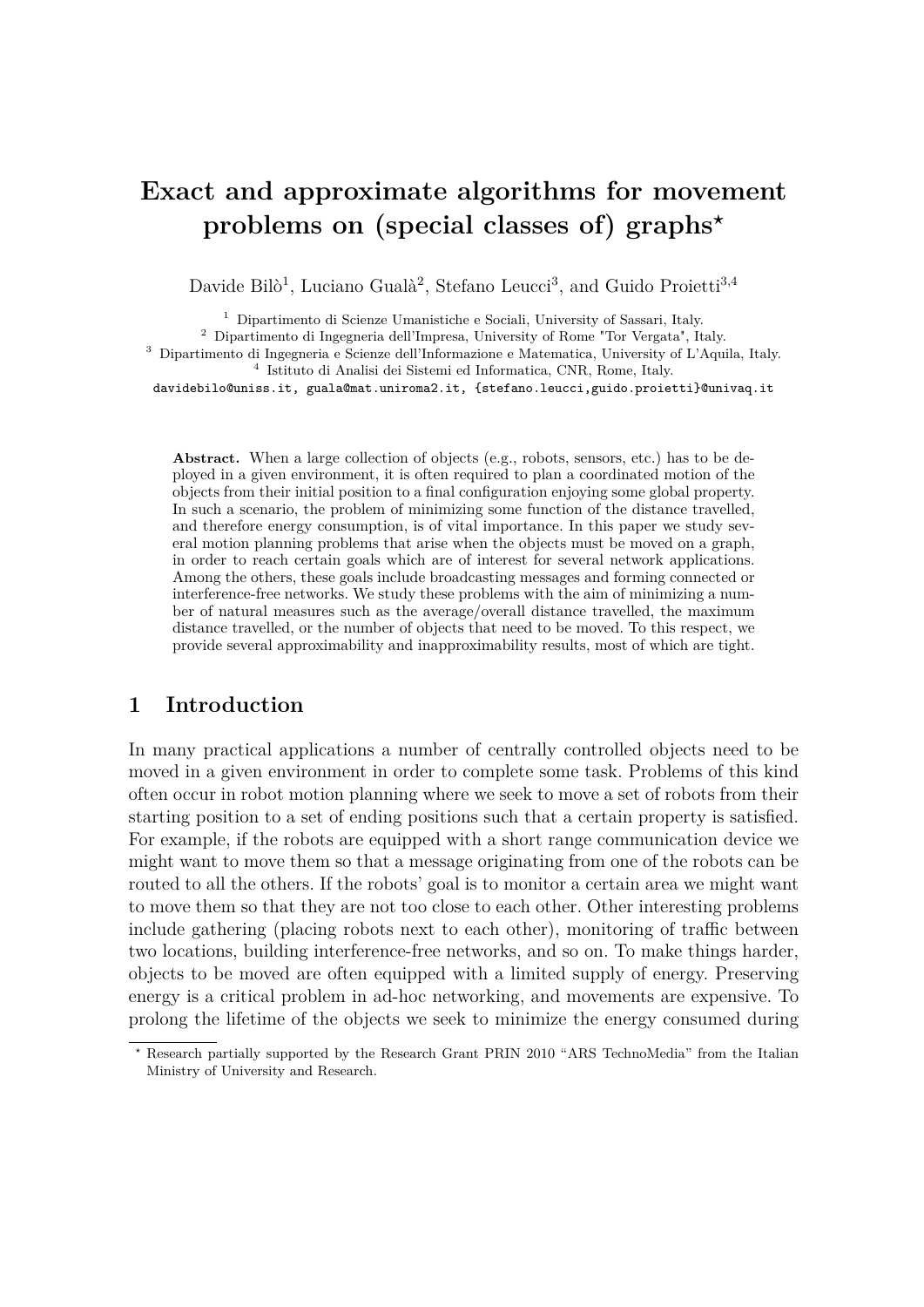movements and thus the distance travelled. Sometimes, instead, movements are cheap but before and/or after an object moves it needs to perform expensive operations. In this scenario we might be interested in moving the minimum number of objects needed to reach the goal.

In this paper, we assume the underlying environment is actually a *network*, which can be modelled as an undirected graph *G*, and the moving objects are centrally controlled *pebbles* that are initially placed on vertices of *G*, and that can be moved to other vertices by traversing the graph edges. To this respect, we study several movement planning problems that arise by various combinations of final positioning goals and movement optimization measures. In particular, we focus our study on the scenarios where we want the pebbles to be moved to a *connected subgraph* (Con), an *independent set* (IND), or a *clique* (CLIQUE) of *G*, while minimizing either the *overall movement* (Sum), the *maximum movement* (Max), or the *number of moved pebbles* (Num). We also give some preliminary results on the problem of moving the pebbles to an *s-t-cut*, i.e., a set of vertices whose removal makes two given vertices *s, t* disconnected (*s*-*t*-Cut) while minimizing the above measures.

We will denote each of the above problems with  $\psi$ -*c*, where  $\psi$  represents the goal to be achieved and *c* the measure to be minimized. For a more rigorous definition of the problems we refer the reader to Section 2.

*Related work.* Although movement problems were deeply investigated in a distributed setting (see [15] for a survey), quite surprisingly the centralized counterpart has received attention from the scientific community only in the last few years.

The first paper which defines and studies these problems in this latter setting is [7]. In their work, the authors study the problem of moving the pebbles on a graph *G* of *n* vertices so that their final positions form a *connected component*, a *path* (directed or undirected) *between two specified nodes*, an *independent set*, or a *matching* (two pebbles are matched together if their distance is exactly 1).

Regarding connectivity problems, in [7] the authors show that all the variants  $\sqrt{k/c^*}$ , where *k* is the number of pebbles and  $c^*$  denotes the measure of an optimal are hard and that the approximation ratio of Con-Max is between 2 and  $O(1 +$ solution. This result has been improved in [4], where the authors show that Con-Max can be approximated within a constant factor. In [7] it is also shown that CON-SUM and CON-NUM are not approximable within  $O(n^{1-\epsilon})$  (for any positive  $\epsilon$ ) and *o*(log *n*), respectively, while they admit approximation algorithms with ratios of  $O(\min\{n \log n, k\})$  and  $O(k^{\epsilon})$ , respectively. Moreover, the authors also provide an exact polynomial-time algorithm for Con-Max on trees.

Concerning independency problems, in [7] the authors remark that it is NP-hard even to find any feasible solution on general graphs since it would require to find an independent set of size at least *k*. This clearly holds for all three objective functions.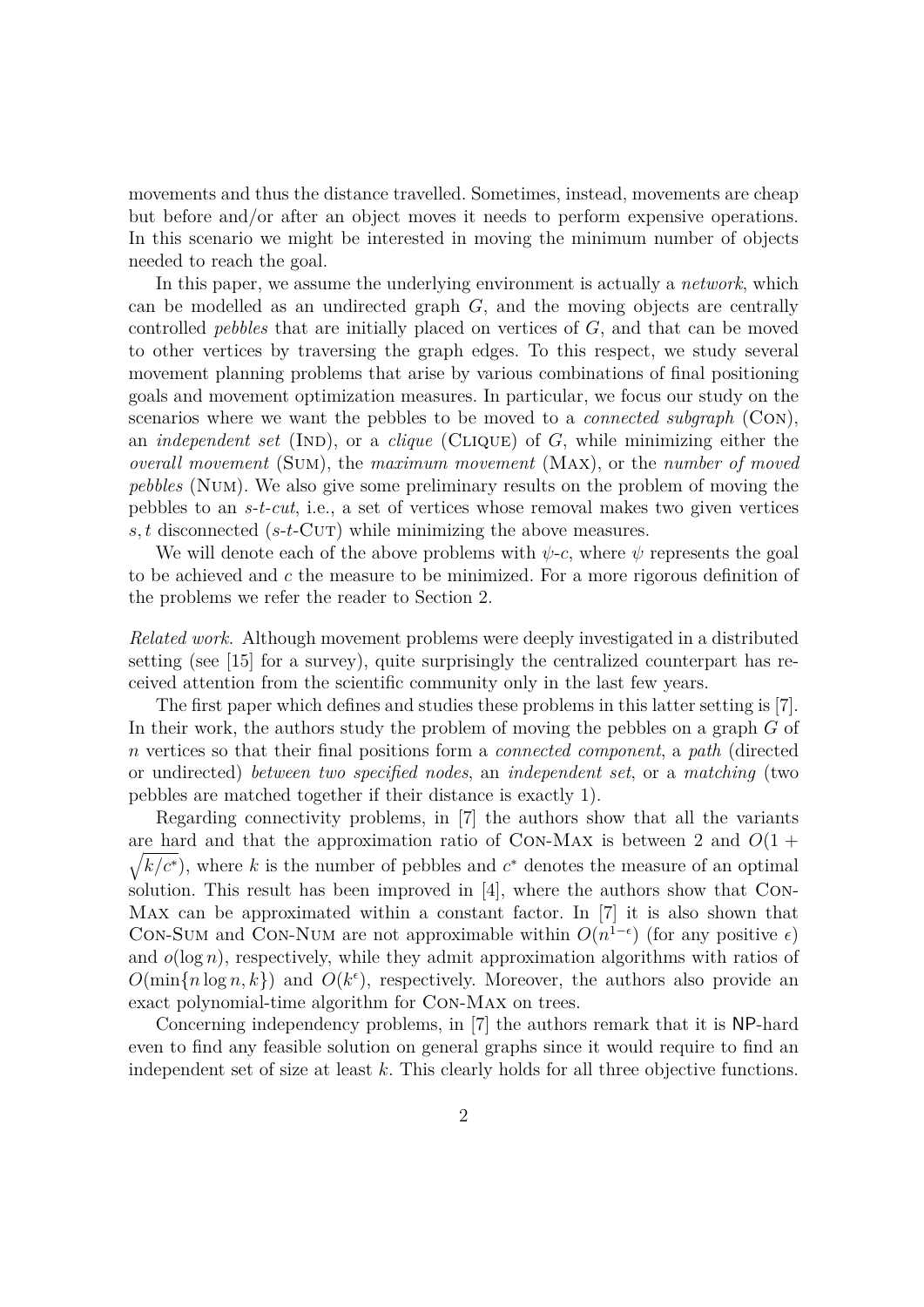For this reason, they study an Euclidean variant of these problems where pebbles have to be moved on a plane so that their pairwise distances are strictly greater than 1. In this case, the authors provide an approximation algorithm that guarantees an *√* additive error of at most  $1+1/\sqrt{3}$  for IND-MAX, and a polynomial time approximation scheme for IND-NUM.

More recently, in [10], a variant of the classical facility location problem has been studied. This variant, called *mobile facility location*, can be modelled as a movement problem and is approximable within  $(3 + \epsilon)$  (for any constant  $\epsilon > 0$ ) if we seek to minimize the total movement [1], while the variant where the maximum movement has to be minimized admits a tight 2-approximation [7,10]. Moreover, as it is frequent in the practice to have a small number of pebbles compared to the size of the environment (i.e., the vertices of the graph), the authors of [8] turn to study fixed-parameter tractability. They show a relation between the complexity of the problems and their *minimal configurations* (sets of final positions of the pebbles that correspond to feasible solutions, such that any removal of an edge makes them unacceptable). Finally, we mention that in [2] it was considered a set of vertex-to-vertex motion planning problems in a simple polygon, with the aim of forming final configurations enjoying some sort of *visual connectivity* among the pebbles.

*Our results.* We start by studying connectivity motions problems in the case where pebbles move on a tree, and we devise two polynomial-time dynamic programming algorithms for Con-Sum and Con-Num. These algorithms complement the already known polynomial-time algorithm for Con-Max on trees shown in [7].

Then, we study independency motion problems on graphs where a *maximum independent set* (and thus a feasible solution for the corresponding motion problem) can be computed in polynomial time. This class of graphs includes, for example, perfect and claw-free graphs. More precisely, we show that IND-MAX and IND-SUM are NP-hard even on bipartite graphs (which are known to be perfect graphs [5]). Moreover, we devise three exact polynomial-time algorithms: one for solving IND-MAX on paths, and the other two for solving IND-SUM and IND-NUM on trees, respectively. Moreover, we devise a polynomial-time approximation algorithm for IND-MAX which is optimal unless an additive term of 1 (this is clearly tight).

Concerning the problem of moving pebbles towards a clique of a general graph, we prove that all the three variants are NP-hard. Then, we provide an approximation algorithm for Clique-Max which is optimal unless an additive term of 1 (this result is clearly tight). Moreover, we show that both Clique-Sum and Clique-Num are approximable within a factor of 2, but they are not approximable within a factor better than <sup>10</sup>*<sup>√</sup>* 5 *−* 21 *>* 1*.*3606, unless P = NP. If the *unique game conjecture* [13] is true, then both problems are not approximable within a factor better than 2 and the provided approximation algorithms are tight. These results are obtained by showing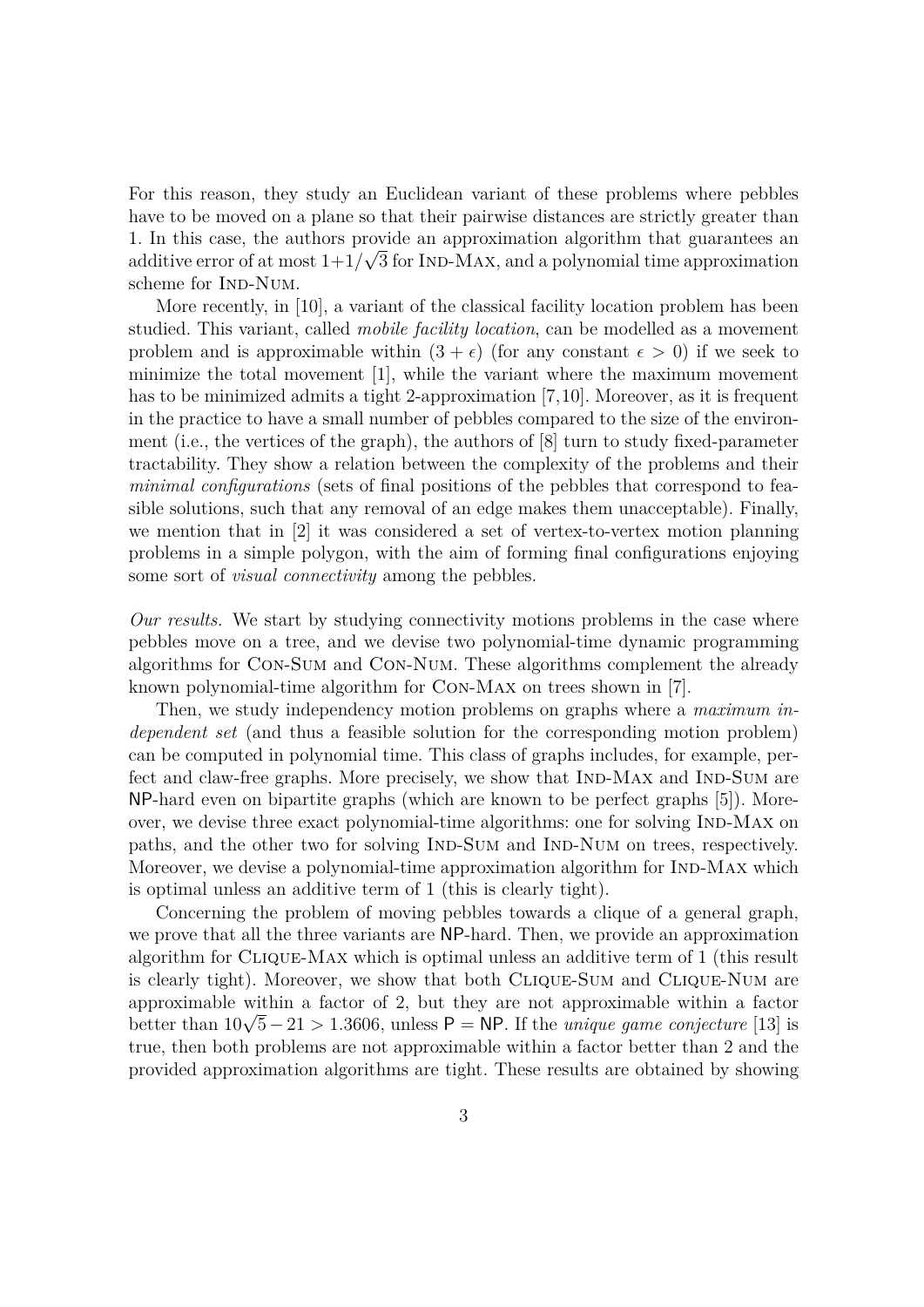a non-trivial relation with the *minimum vertex cover* problem. We also show that an exact solution for Clique-Num can be computed in polynomial time on every class of graphs for which finding a *maximum-weight clique* requires polynomial time (these classes of graphs also include perfect and claw-free graphs).

Finally, we present a strong inapproximability results of  $\Omega(n^{1-\epsilon})$  (for any  $\epsilon > 0$ ) for  $s$ -*t*-CUT-MAX and  $s$ -*t*-CUT-SUM, unless  $P = NP$ , along with two approximation algorithms. The approximation algorithm for  $s$ -*t*-CUT-MAX is essentially tight, while we show that any constant-factor approximation for *s*-*t*-Cut-Num would imply a tight approximation for *s*-*t*-CuT-Sum.

The paper is organized as follows: in Section 2 we provide a formal definition of our problems, while in Sections 3–6 we give our results for Con, Ind, Clique, and *s*-*t*-Cut, respectively (for a summary of the state of the art of the studied problems, along with the results presented in this paper, see Table 1). Finally, Section 7 concludes the paper.

|              | MAX                                                    | <b>SUM</b>                                                                                                                                                                                                           | <b>NUM</b>                                               |
|--------------|--------------------------------------------------------|----------------------------------------------------------------------------------------------------------------------------------------------------------------------------------------------------------------------|----------------------------------------------------------|
| $_{\rm CON}$ | $ G: 2 \leq \rho = O(1)$                               | $\overline{\begin{array}{c} \left[ 4,7\right] \mid \text{G: } \rho = \varOmega (n^{1-\epsilon }) \qquad \qquad \left[ 7\right] } \\ \left[ 7\right] \qquad \rho = O{\left( \min \{ n\log n,k\}\right)} \end{array}}$ | [7] G: $\rho = \Omega(\log n)$<br>[7]                    |
|              | T: polynomial                                          |                                                                                                                                                                                                                      | $\left\lceil 7 \right\rceil$<br>$\rho = O(k^{\epsilon})$ |
|              |                                                        | $\lceil 7 \rceil$                                                                                                                                                                                                    | T: polynomial                                            |
|              |                                                        | T: polynomial                                                                                                                                                                                                        |                                                          |
| <b>IND</b>   | G: NP-hard                                             | [7] G: NP-hard                                                                                                                                                                                                       | [7]  <br>$[7]$ G: NP-hard                                |
|              | IS: $c^* + 1, \, \rho \leq 2$                          | B: NP-hard                                                                                                                                                                                                           | T: polynomial                                            |
|              | B: $\rho > 2$                                          | T: polynomial                                                                                                                                                                                                        |                                                          |
|              | P: polynomial                                          |                                                                                                                                                                                                                      |                                                          |
|              | $CLIOUE$ $G: NP$ -hard                                 | G: $10\sqrt{5} - 21 \leq \rho \leq 2$                                                                                                                                                                                | G: $10\sqrt{5} - 21 \leq \rho \leq 2$                    |
|              | $c^*+1$                                                |                                                                                                                                                                                                                      | MWC: polynomial                                          |
|              | s-t-CUT $\mathbf{G}$ : $\rho = \Omega(n^{1-\epsilon})$ | $\Big \mathbf{G}\colon\rho=\Omega(n^{1-\epsilon})\atop \rho\leq k\cdot d$                                                                                                                                            | G: $\rho$ -apx $\Longrightarrow (\rho \cdot d)$ -apx     |
|              | $\rho \leq d$                                          |                                                                                                                                                                                                                      | for $s-t$ -CUT-SUM                                       |

**Table 1.** Known and new (in bold) results for the various motion problems on general graphs (G), bipartite graphs (B), graphs on which a maximum independent set or a maximum-weight clique can be computed in polynomial time (IS, MWC), trees (T), and paths (P). With *n* and *d* we denote the number of vertices and the diameter of *G*, respectively, while *k* denotes the number of pebbles,  $\rho$  denotes the best approximation ratio for the corresponding problem, and finally *c ∗* is the measure of an optimal solution. Notice that for independency problems on general graphs it is NP-hard even to find any feasible solution. All the inapproximability results hold under the assumption that  $P \neq NP$ .

# **2 Formal definitions**

A pebble motion problem, denoted by  $\psi$ -*c*, is an optimization problem whose instances consist of a loop-free connected undirected graph  $G = (V(G), E(G))$  on *n* nodes, a set  $P = [k] = \{1, \ldots, k\}$  of *pebbles*, a function  $\sigma : P \to V(G)$  that assigns each pebble to a *start vertex* of *G*, and a boolean predicate  $\psi: 2^{V(G)} \to \{\text{true}, \text{false}\}\$  that assigns a truth value to every possible subset of vertices of *G*.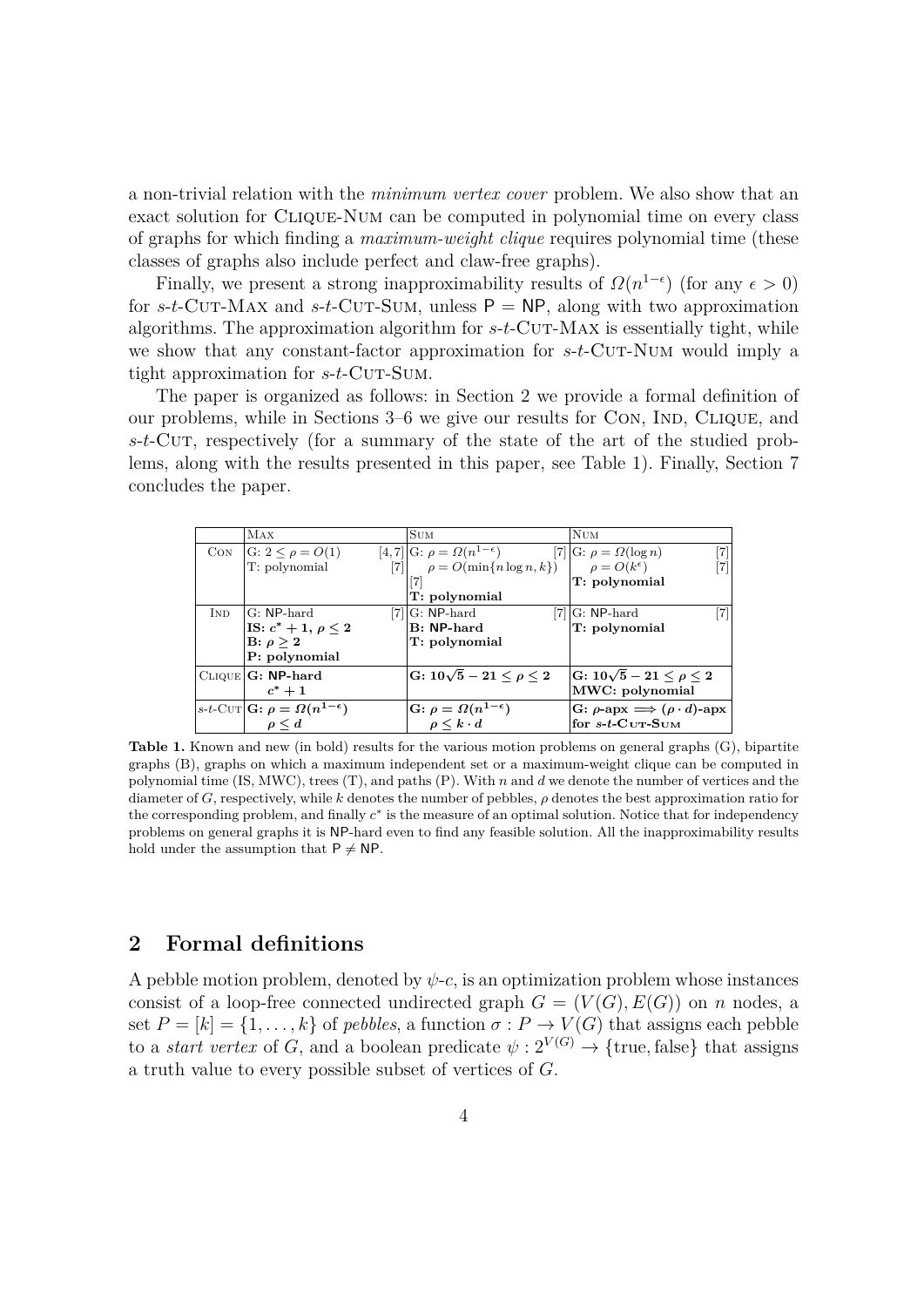A (feasible) solution is a function  $\mu$ :  $P \to V(G)$  that maps each pebble to an *end vertex* of *G* (in other words, *moves* a pebble from its start to its end position) such that  $\psi(\mu[P])$  is true, where  $\mu[P]$  denotes the image of P under  $\mu$ . Notice that, in general, it is not required for  $\sigma$  or  $\mu$  to be injective and thus we allow more than one pebble to be placed on the same vertex. In the rest of the paper, we will assume that a pebble moving from a vertex *u* to a vertex *v* always uses a *shortest path* in *G* between *u* and *v*, say  $\pi_G(u, v)$ . Moreover we denote by  $d_G(u, v)$  the length of such a path. Finally,  $c(\mu) \in \mathbb{N}_0$  is a measure function that assigns a non-negative integer to each feasible solution (i.e., to each set of moves). A solution  $\mu^*$  that minimizes *c* is said to be *optimal*.

In the following, we will study some of the movement problems that arise from the different choices of predicates and measures. In particular, we will consider the following predicates:

- **Connectivity:**  $\text{Con}(U)$  is true if and only if the subgraph of *G* induced by the set of vertices  $U \subseteq V(G)$  is connected;
- **Independency:** IND(*U*) is true if and only if  $U \subseteq V(G)$  is an independent set of *G* of size *k*, i.e., there is at most one pebble per vertex and no two pebbles are on adjacent vertices;
- **Clique:** CLIQUE(*U*) is true if and only if  $U \subseteq V(G)$  induces a clique in *G*, i.e., for each pair *u, v* of distinct vertices in *U* there exists the edge  $(u, v) \in E(G)$ ;
- *s***-***t***-Cut:** Given *s, t* ∈ *V*(*G*) with  $s \neq t$ , then *s*-*t*-Cu<sub>T</sub>(*U*) is true if and only if  $s \notin U$ ,  $t \notin U$  and  $U \subseteq V(G)$  is an *s*-t-cut (i.e., there exists no path between *s* and *t* in the graph induced by the vertices in  $V(G) \setminus U$ ;

and the following measures:

- **Overall movement:** The sum of the distances travelled by pebbles has to be minimized: every pebble  $p \in P$  moves from its starting vertex  $\sigma(p)$  to his end vertex  $\mu(p)$ , so the overall distance is  $\text{SUM}(\mu) = \sum_{p \in P} d_G(\sigma(p), \mu(p));$
- **Maximum movement:** We seek for a solution that minimizes the maximum distance travelled by a pebble, i.e., the measure  $\text{MAX}(\mu) = \max_{p \in P} d_G(\sigma(p), \mu(p));$
- **Number of moved pebbles:** We aim to minimize the number of pebbles that need to be moved from their starting positions. The associated measure is  $Num(\mu)$  $|\{p \in P : \sigma(p) \neq \mu(p)\}|.$

# **3 Connectivity motion problems**

In this section we describe two polynomial-time algorithms for solving on trees Con-Sum and Con-Num, respectively. In this way we complement the result provided in [7] for Con-Max on trees.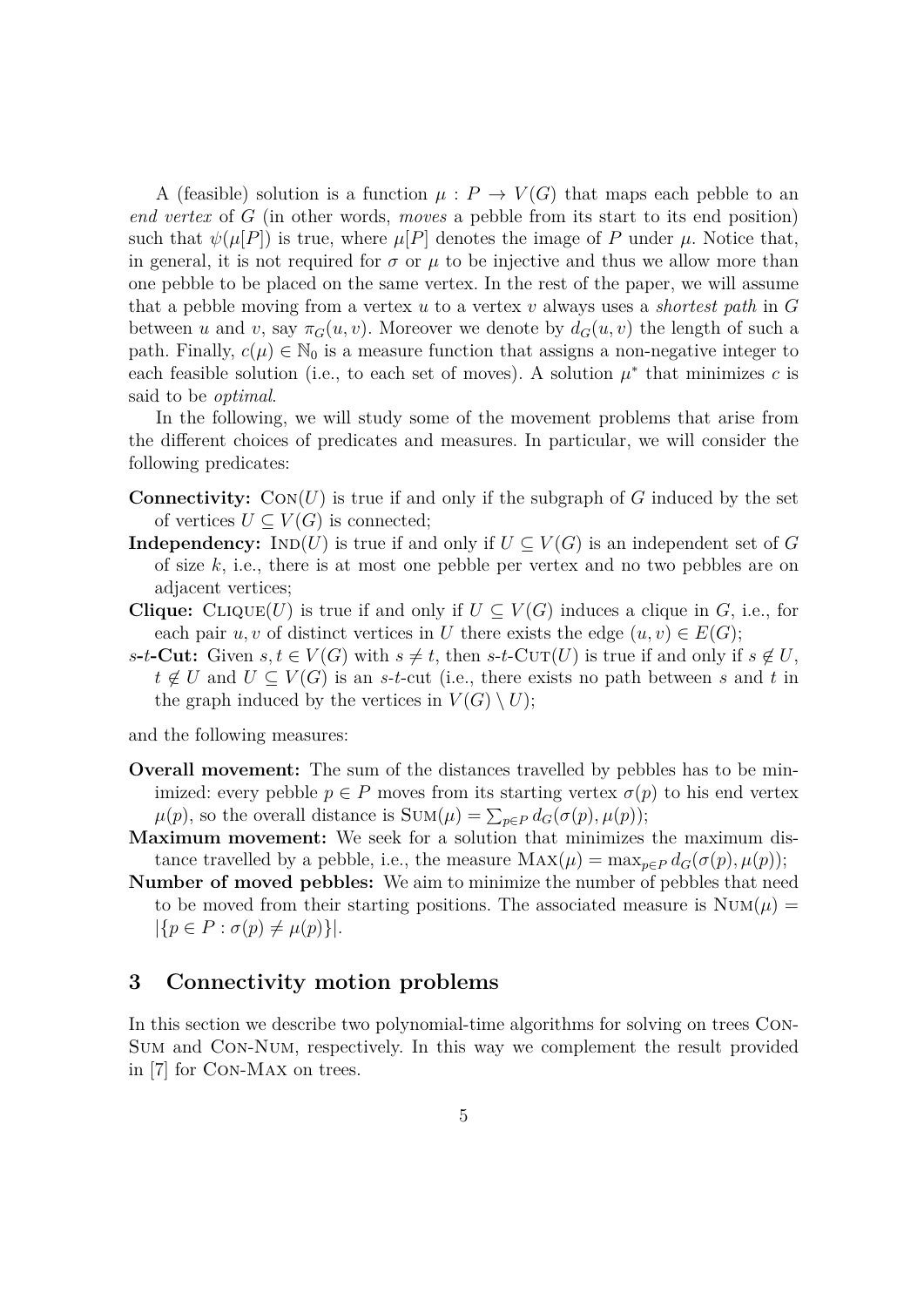## **3.1 Solving** Con**-**Sum **on trees**

Our dynamic-programming algorithm relies on the following property of optimal solutions:

**Lemma 1.** In any optimal solution  $\mu^*$  for an instance of CON-SUM on trees, there *exists no edge that is traversed in opposite directions by pebbles.*

*Proof.* Let  $\pi_G(u, v)$  denote a shortest path in *G* between the vertices *u* and *v*. Suppose by contradiction that there exists an optimal solution  $\mu^*$ , an edge  $(x, y) \in E(G)$ , and two pebbles  $p, q \in P$  such that  $p$  moves through the path  $\pi_G(\sigma(p), x) \cup \{(x, y)\} \cup$  $\pi_G(y, \mu^*(p))$  and *q* moves through the path  $\pi_G(\sigma(q), y) \cup \{(y, x)\} \cup \pi_G(x, \mu^*(q))$ . Consider the solution  $\mu'$  obtained from  $\mu^*$  by swapping the final positions for *p* and *q*, i.e.,  $\mu'(p) = \mu^*(q)$  and  $\mu'(q) = \mu^*(p)$ . Clearly  $\mu'[P] = \mu^*[P]$ , therefore  $\mu'$  is feasible. Moreover  $c(\mu') < c(\mu^*)$  as we can move *p* through the path  $\pi_G(\sigma(p), x) \cup \pi_G(x, \mu'(p))$ and *q* through the path  $\pi_G(\sigma(q), y) \cup \pi_G(y, \mu'(q))$ , thus saving 2.  $\Box$ 

The algorithm first guesses a vertex  $r \in V(G)$  such that there exists an optimal solution that places a pebble on  $r$ , then roots the tree  $G$  at  $r$  to obtain a rooted tree  $G_r$ , and finally considers all the subtrees of  $G_r$  in a bottom-up fashion.

For a given subtree  $T_u$  of  $G_r$  rooted at the vertex *u*, let us denote by  $\eta(u)$  the number of pebbles placed on  $V(T_u)$  w.r.t.  $\sigma$ . When the subtree  $T_u$  is examined, we consider an auxiliary problem. In this problem we want to place exactly  $j \leq k$  of the pebbles on the vertices of  $T_u$  in order to satisfy the following properties:

- $(P1)$  the subgraph of  $T_u$  induced by the final positions of the pebbles must be connected;
- (P2) if  $j \geq 1$  then at least one pebble must be placed on *u*.

Moreover, if  $j < \eta(u)$  we want to move the  $\eta(u) - j$  exceeding pebbles to the parent of *u* (and thus outside  $T_u$ ). In a similar manner, if  $j > \eta(u)$  then the  $j - \eta(u)$ missing pebbles are to be moved into  $T_u$  from the parent of *u*, where we assume they are initially placed. We point out that, by Lemma 1, we do not need to consider the case where some pebbles move into  $T_u$  while others move out of  $T_u$ .

We will denote by  $\text{Opt}[u, j]$  the cost of the optimal movement for this auxiliary problem. Notice that, in  $\text{Opt}[u, j]$ , we are accounting for the cost of traversing all the edges of  $T_u$  plus the edge from  $u$  to its parent. To solve the original problem we need to find a solution corresponding to  $\text{Opt}[r, k]$ . Clearly as  $k = \eta(r)$  we do not have exceeding or missing pebbles, in this case. We now show how to combine these auxiliary problems.

If *u* is a leaf of  $G_r$  then  $\text{Opt}[u, j] = |\eta(u) - j|$ . Otherwise, if *u* is not a leaf, we can distinguish two cases:  $j = 0$  and  $j > 0$ . If  $j = 0$  then no pebble can be placed on *u* or in any descendant of *u*, therefore all the pebbles must first be moved towards *u*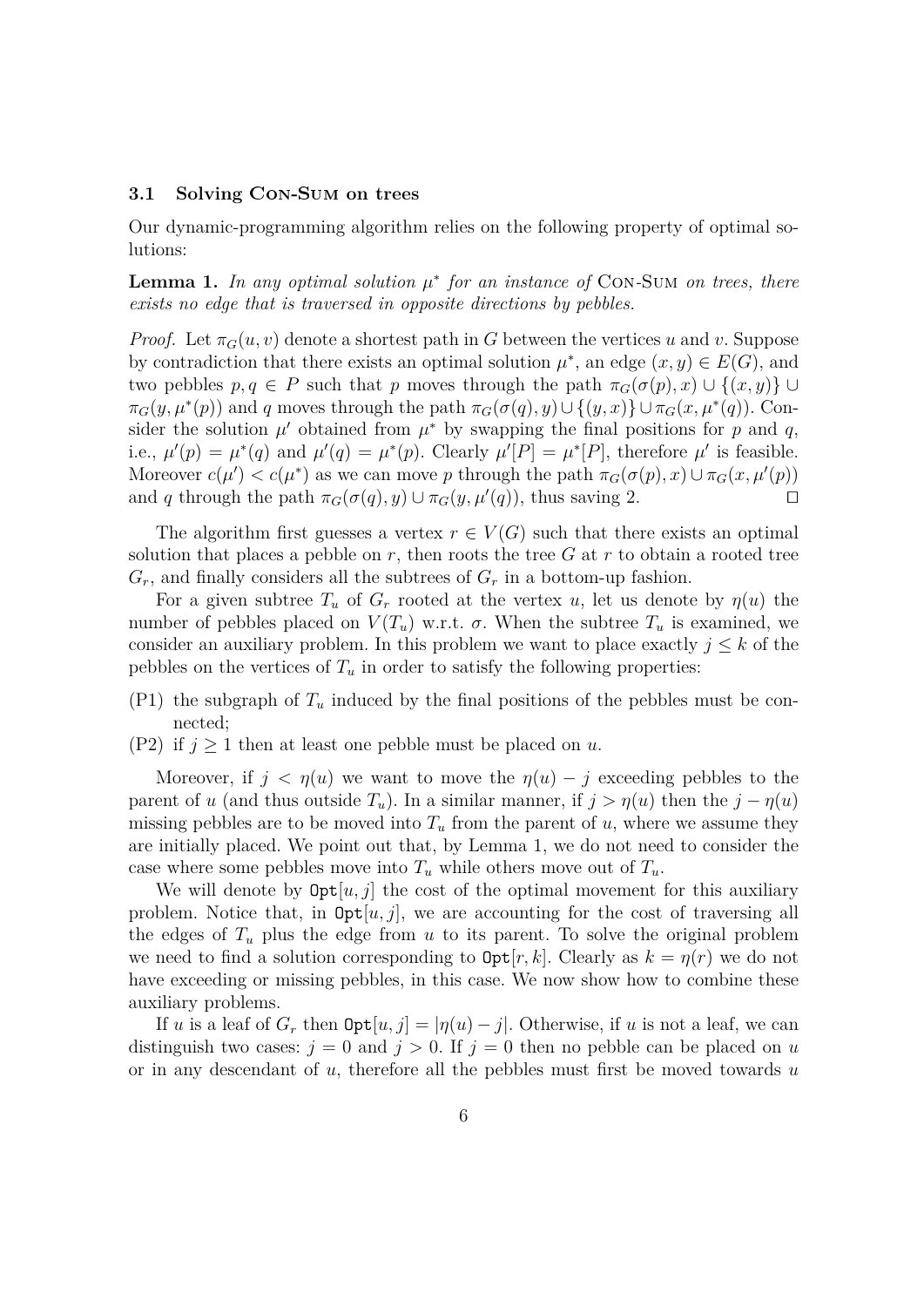and then to the parent of *u*. Let  $v_1, \ldots, v_\ell$  be the set of children of *u* in  $G_r$ , we have:  $\texttt{Opt}[u,0]=\eta(u)+\sum_{i=1}^\ell \texttt{Opt}[v_i,0].$ 

Otherwise, if *j >* 0, we can move any number of pebbles between 1 and *j* to *u*, and place the remaining pebbles on the subtrees rooted at the children of *u*. Therefore we have:

$$
\text{Opt}[u,j] = |\eta(u)-j| + \min_{\substack{0 \leq j_1,\ldots,j_\ell < j \\ \sum_{i=1}^\ell j_i < j}} \left\{ \sum_{i=1}^\ell \text{Opt}[v_i,j_i] \right\}.
$$

Notice that the minimum considers all the possible ways for distributing less than *j* pebbles on the subtrees, i.e., all the vectors  $(j_i)_i$  of  $\ell$  elements whose sum is less than *j*.

We now argue on the fact that, despite the number of such vectors can be exponential on *j*, the minimum can be found in polynomial time.

This can again be done by using dynamic programming: let  $Min[i, h]$  denote the minimum cost of placing h pebbles in the first i subtrees. Clearly when  $i = 1$  we have  $Min[1, h] = Opt[v_1, h]$ , while for  $i > 1$  the following holds:

$$
\texttt{Min}[i,h] = \min_{0 \leq z \leq h} \left\{ \texttt{Min}[i-1,z] + \texttt{Opt}[v_i,h-z] \right\}.
$$

Therefore, the equation for  $\text{Opt}[u, j]$  can be rewritten as:

$$
\texttt{Opt}[u,j]=|\eta(u)-j|+\min_{0\leq i
$$

Notice how this way of distributing the pebbles is general and does not depend on the specific movement problem: in fact, it can be used every time we are interested in minimizing the cost of distributing a number of items in a set of bins if, for each bin, we incur a cost that depends on the number of items placed therein.

The time required to compute a specific  $\text{Opt}[u, j]$  is  $O(\ell \cdot j) = O(\ell \cdot k)$ . As the sum of the  $\ell$ -values over all the vertices is  $n-1$ , the time needed to compute  $\text{Opt}[v, j]$  for a fixed *j* and all  $v \in V$  is  $O(n \cdot k)$ . It follows that all the possible subproblems can be solved in time  $O(n \cdot k^2)$ .

As we have to guess the vertex  $r$ , a naïve strategy would be repeating the above procedure *n* times, one for each vertex of *G*. This would require an overall time of  $O(n^2 \cdot k^2)$ . We can do better by using a more sophisticated approach: consider a *centroid*<sup>5</sup>  $v$  of  $G$ , and notice that either there exists an optimal solution that places a pebble on *v*, or every optimal solution places all the pebbles on a single connected component of  $G - v$ . We first apply the above algorithm using v as the root and then

<sup>&</sup>lt;sup>5</sup> A centroid of a tree is a vertex whose removal minimizes the maximum number of nodes over all the trees of the resulting forest. Notice that each tree of the forest has at most half of the vertices of the original tree, and that a centroid can be easily found in linear time.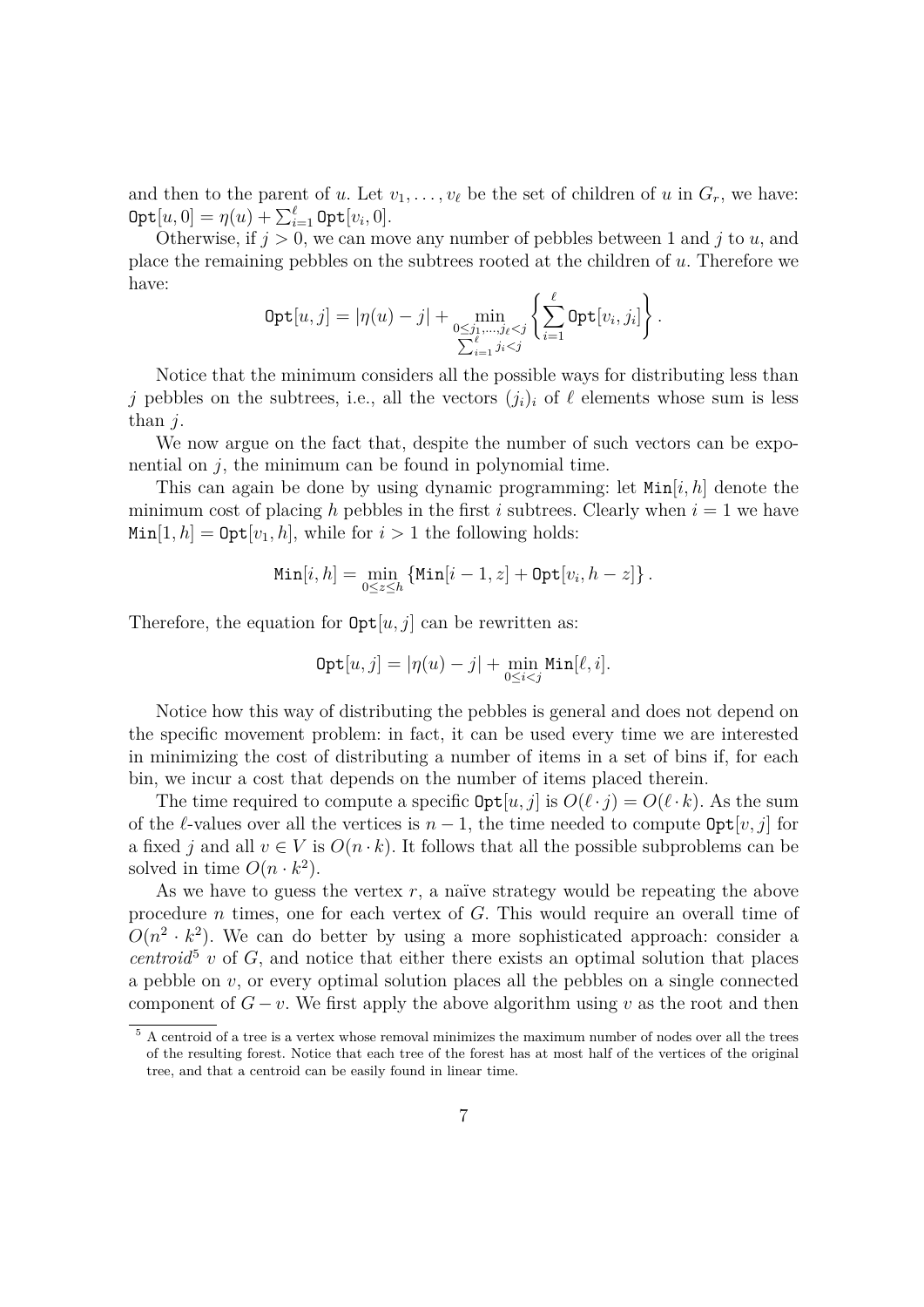we proceed recursively on the trees of the forest  $G - v$  (each of which has at most half of the vertices). More precisely, for every subtree *T* of  $G - v$ , rooted at  $v'$ , we recursively solve an instance consisting of the tree *T* where all the pebbles in  $V(T)$  are left unmoved and all pebbles not in  $V(T)$  have been moved to  $v'$ . This movement cost, i.e.,  $\sum_{p\in P:\sigma(p)\notin V(T)} d(\sigma(p), v')$ , is then added to the measure of the solution returned by the recursive call. Among all the computed solutions we choose the cheapest one.

By doing so, we are able to reduce the computational complexity to  $O(n \cdot k^2 \log n)$ . Indeed, the recurrence relation describing the running time of the algorithm is  $T(n) = \sum_{n_j} T(n_j) + O(n \cdot k^2)$ , where  $n_j \leq \frac{n}{2}$  $\frac{n}{2}$  denotes the number of vertices of the *j*-th subtree of  $G - v$ . Clearly, the depth of the recursion is  $O(\log n)$ while the amount of work on each level of the recursion-tree is  $O(n \cdot k^2)$ .

Once the value of the optimal solution  $\mu^*$  has been found, it is not too hard to see that the optimal solution itself can be reconstructed by proceeding in a bottom-up fashion, while keeping track of both the pebbles that move out of each subtree and the position where missing pebbles are to be placed.

To summarize, we have the following:

**Theorem 1.** CON-SUM on trees can be solved in  $O(n \cdot k^2 \log n)$  time.

# **3.2 Solving** Con**-**Num **on trees**

The algorithm is similar to the one for CON-SUM: we guess a vertex  $r \in V(G)$  such that there exists an optimal solution that places a pebble on *r*, then we root the tree *G* at *r* (call  $G_r$  the rooted tree) and we consider all the subtrees of  $G_r$  in a bottom-up fashion.

Let  $\varphi(u) = |\{p \in P : \sigma(p) = u\}|$  be the number of pebbles whose initial position is the vertex  $u \in V(G)$ .

As before, when the subtree  $T_u$  (rooted at the vertex *u*) of  $G_r$  is examined, we consider an auxiliary problem where we want to place exactly  $j \leq k$  pebbles on the vertices of  $T_u$  in order to satisfy the properties (P1) and (P2).

We will measure the cost of a solution for this auxiliary problem by examining the number of pebbles placed on each vertex of  $T_u$ . Removing pebbles from a vertex costs nothing, while placing a pebble on a vertex costs 1 if it comes from a different vertex. A way to visualize this auxiliary problem is to imagine the tree  $T_u$  where no pebbles have been placed and a pool of *j* pebbles to be distributed on its vertices. Each vertex *v* of  $T_u$  can hold up to  $\varphi(v)$  pebbles for free, while each additional pebble placed on *v* increases the overall cost by 1.

We will denote by  $\text{Opt}[u, j]$  the cost of the optimal movement for this auxiliary problem. To solve the original problem we need to find a solution corresponding to  $\text{Opt}[r, k]$ . We now show how to combine these auxiliary problems.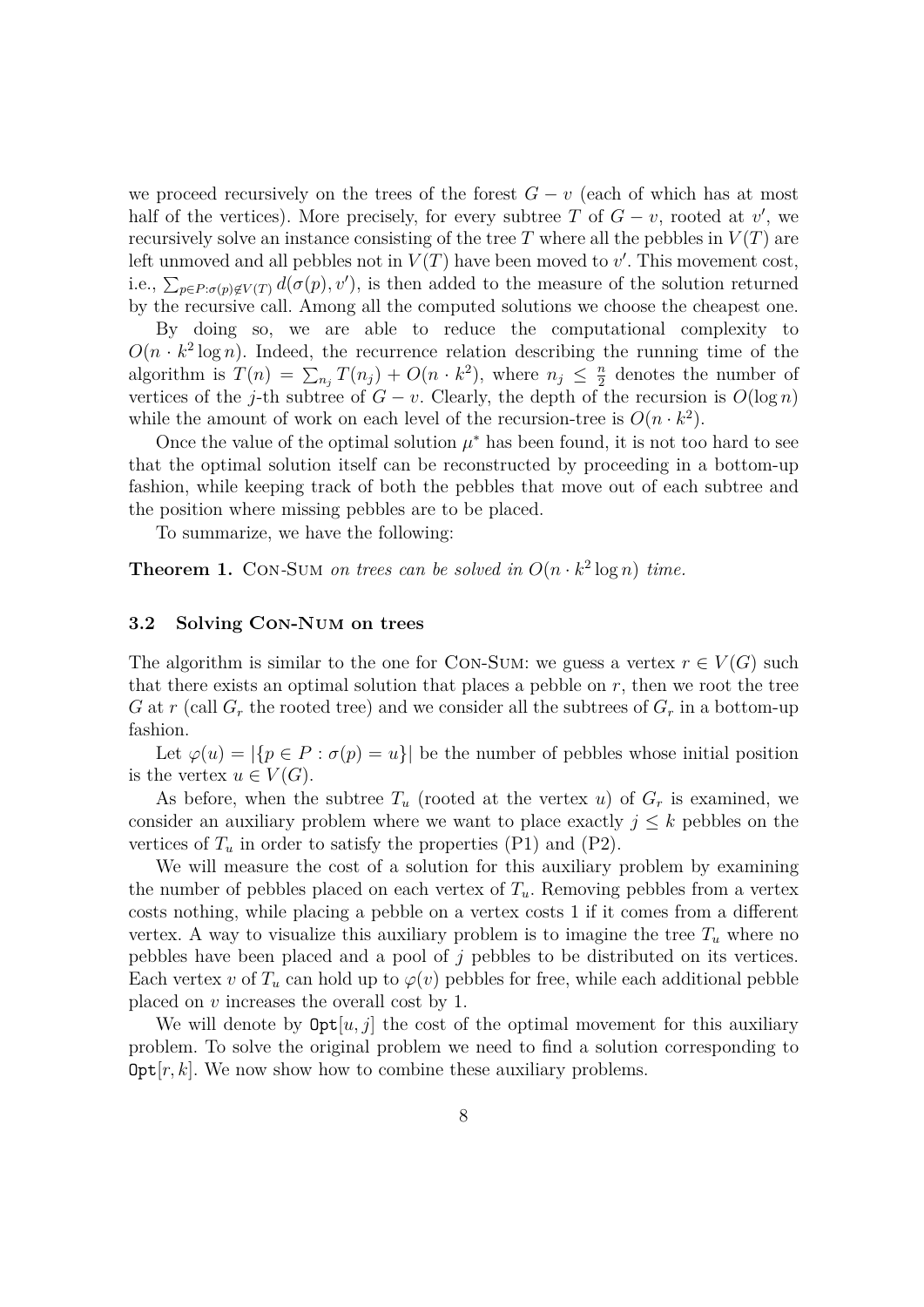If  $u$  is a leaf of  $G_r$  then we have:

$$
\texttt{Opt}[u,j] = \begin{cases} 0 & \text{if } j \leq \varphi(u); \\ j - \varphi(u) & \text{if } j > \varphi(u). \end{cases}
$$

Otherwise, if *u* is not a leaf, we can either place some pebbles on *u* and the others on the subtrees rooted at its children  $(j \geq 1)$ , or place no pebble at all in the whole subtree rooted at  $u$  ( $j = 0$ ). We call z the number of pebbles that are to be placed on *u*.

If  $j = 0$  we have  $\text{Opt}[u, j] = 0$ , otherwise:

$$
\text{Opt}[u,j] = \min_{1 \leq z \leq j} \left\{ \max\{z - \varphi(u), 0\} + \min_{\substack{0 \leq j_1, \dots, j_\ell \leq j-z \\ \sum_{i=1}^\ell j_i = j-z}} \left\{ \sum_{i=1}^\ell \text{Opt}[v_i, j_i] \right\} \right\}
$$

where  $v_1, \ldots, v_\ell$  are the children of *u* in  $G_r$ .

As before, using the already shown dynamic-programming approach to optimally distributing the pebbles on the subtrees, we can find the values of  $\text{Opt}[u, j]$  for a fixed *j* and all  $v \in V$ , in  $O(n \cdot k)$  time. Therefore the time required to compute all Opt values for a single root *r* is  $O(n \cdot k^2)$  and the measure of the best solution is found in  $\text{Opt}[r, k]$ . As for CON-SUM, it is not necessary to run the algorithm for all roots  $r \in V(G)$  but we can choose a centroid *v* of *G* as starting root and then proceed recursively on the trees of  $G - v$ .

To summarize, we have the following:

**Theorem 2.** CON-NUM on trees can be solved in  $O(n \cdot k^2 \log n)$  time.

# **4 Independency motion problems**

In this section we focus on independency motion problems. First, we give a better characterization of the hardness of IND-MAX and IND-SUM (depending on the input graph), and then we show some positive results for our considered variants on paths and trees. Since if  $k \geq n$  there is no feasible solution, we will consider only instances where  $k < n$ .

## **4.1 Hardness of** Ind**-**Max **and** Ind**-**Sum **on bipartite graphs**

As we already pointed out, for independency problems on general graphs it is NPhard even to find any feasible solution since it would require to find an independent set of size at least *k*. Nevertheless, one may wonder whether independency motion problems are tractable on instances on which a maximum independent set can be found in polynomial time. We provide a negative answer to this question, at least for IND-MAX and IND-SUM, by showing the following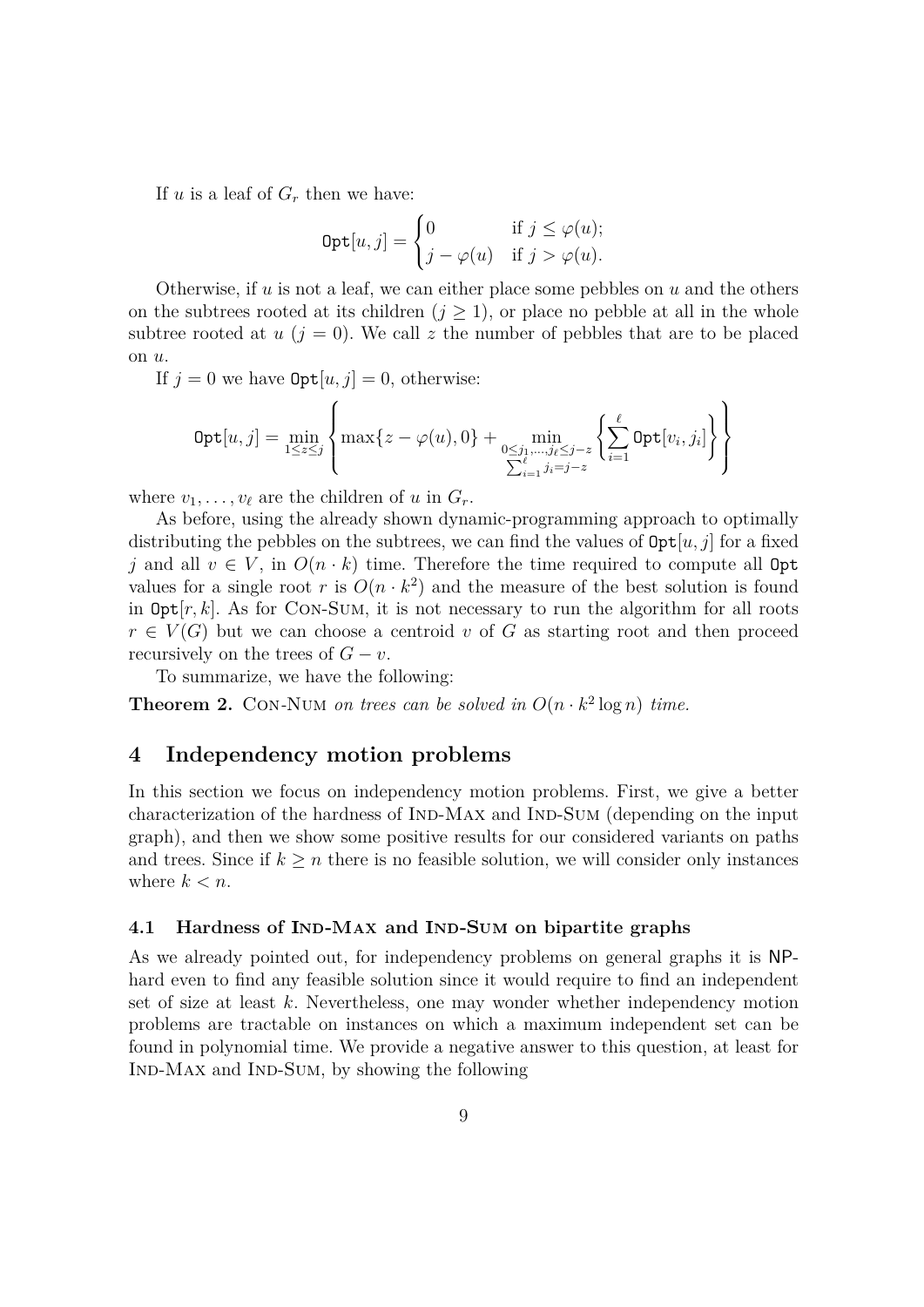

**Fig. 1.** Instance of IND-MAX and of IND-SUM corresponding to the formula  $(\bar{x}_1 \vee \bar{x}_2 \vee x_3) \wedge (x_1 \vee x_2 \vee \bar{x}_3)$ . Pebbles are placed on black vertices.

## **Theorem 3.** Ind*-*Max *and* Ind*-*Sum *are* NP*-hard on bipartite graphs.*

*Proof.* We will show a polynomial reduction from 3-SAT to the decisional versions of IND-MAX and IND-SUM. Recall that 3-SAT is the problem of deciding whether a formula *f* in conjunctive normal form with three literals per clause is satisfiable. Let  $X = \{x_1, \ldots, x_\tau\}$  be the set containing the variables of f, and let m be the number of clauses. We will denote the *i*-th literal of the *j*-th clause with  $\ell_j^i$ .

Given an instance  $f$  for 3-SAT we construct an instance for IND-MAX and for IND-SUM in the following manner:

- **−** For each variable  $x_i \in X$  create a star with 3 leaves labelled  $u_i, x_i, \bar{x}_i$  and label the internal node  $v_i$ . Place one pebble on  $u_i$  and one on  $v_i$ .
- For each clause  $(\ell_j^1 \vee \ell_j^2 \vee \ell_j^3)$  create a star with 4 leaves labelled  $\ell_j^1, \ell_j^2, \ell_j^3, w_j$  and label the internal node  $z_j$ . Place one pebble on  $w_j$  and one on  $z_j$ .
- $\overline{P}$  For each literal  $\ell_j^i$  of  $f$  let  $x_s$  be the corresponding variable; then, if  $\ell_j^i$  is asserted add an edge between the two nodes labelled  $\ell_j^i$  and  $\bar{x}_s$ , otherwise add an edge between the two nodes labelled  $\ell_j^i$  and  $x_s$ .

Let *G* be the resulting graph, *P* the set containing the  $2 \cdot (7 + m)$  placed pebbles, and  $\sigma$  the function that maps each pebble to its starting position (see Figure 1). Notice that *G* is bipartite as we can partition the vertices into two sets  $A = \{v_i : 1 \leq i \leq n : 1 \leq j \leq n\}$  $i \leq \tau$   $\} \cup \{ \ell_j^i : 1 \leq i \leq 3 \land 1 \leq j \leq m \} \cup \{ w_j : 1 \leq j \leq m \}$  and  $B = V(G) \setminus A$  such that no edge of *G* has both its endpoints in the same set.

We claim that there exists an assignment that satisfies *f* if and only if the optimal solution  $\mu$  for the instance of IND-MAX (resp., IND-SUM) has measure at most 1  $(\text{resp., } \tau + m).$ 

Suppose the existence of an assignment  $\theta^*$  :  $X \to \{\text{true}, \text{false}\}\$  that satisfies f. Then we move a pebble starting on vertex  $v_i$  to the vertex labelled  $x_i$  if  $\theta^*(x_i) = \text{true}$ ,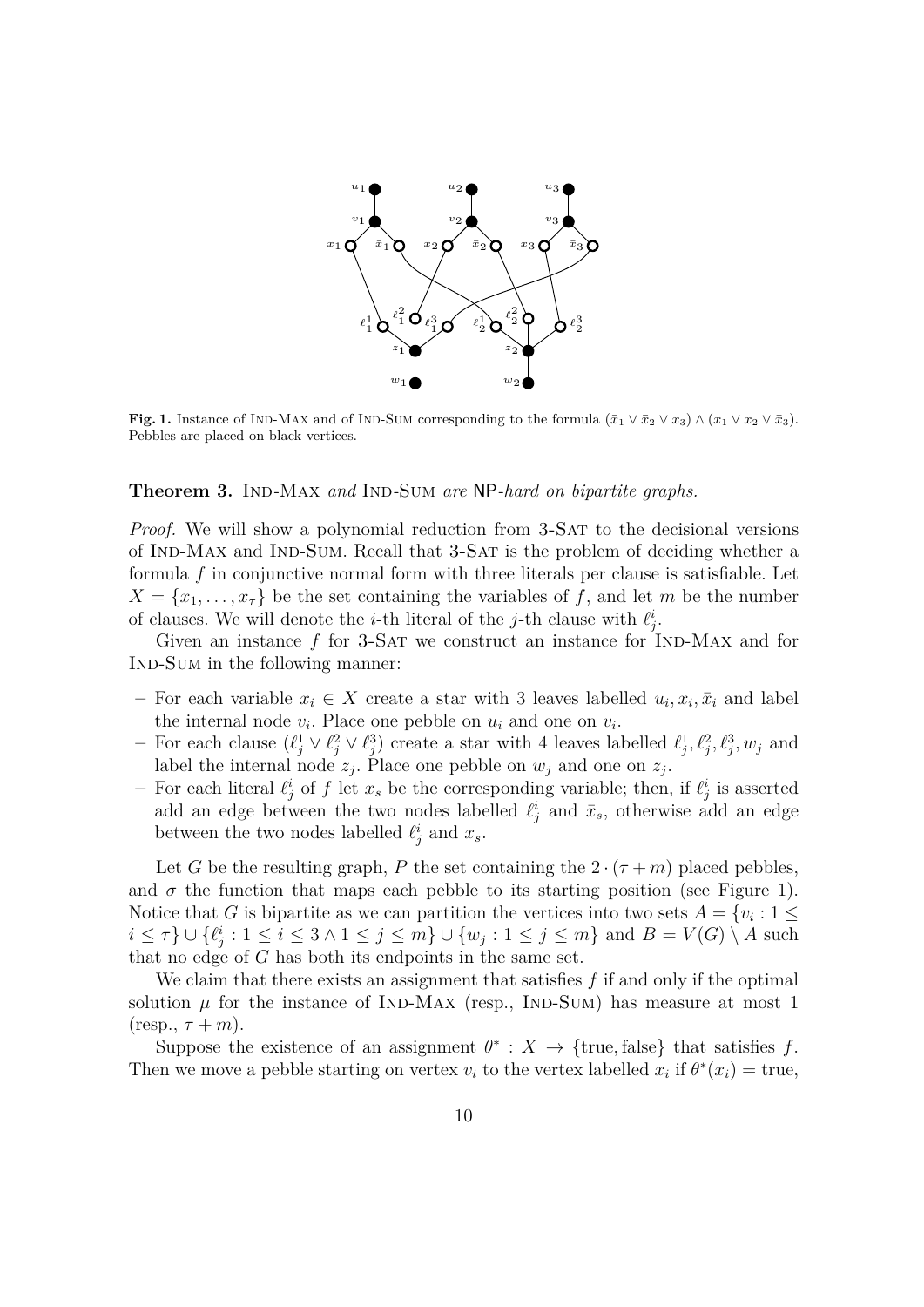or to the vertex labelled  $\bar{x}_i$  if  $\theta^*(x_i) = \text{false}$ . Moreover, for each clause  $(\ell_j^1 \vee \ell_j^2 \vee \ell_j^3)$  of *f* at least one literal  $\ell_j^i$  must be true w.r.t.  $\theta^*$ . This implies that the vertex labelled  $\ell_j^i$ is adjacent only to  $z_j$  and to a vertex  $x_s$  where no pebble has been placed. We then move the pebble initially placed on vertex  $z_j$  to the vertex  $\ell_j^i$ .

The resulting configuration of pebbles is an independent set for *G* and each pebble has been moved to a node adjacent to its starting position. This implies that the maximum movement is 1 and that the overall distance travelled by pebbles is  $\tau + m$ .

Conversely, suppose the existence of an optimal solution  $\mu^*$  for the instance of IND-MAX (resp., IND-SUM) that has measure equal to 1 (resp.,  $\tau + m$ ). Notice that for every pebble *p* initially placed on a vertex labelled  $v_i$ ,  $\mu^*(p) \in \{x_i, \bar{x}_i\}$  must hold, otherwise either  $\mu^*$  would be unfeasible or  $c(\mu^*)$  would be greater than 1 (resp.,  $\tau + m$ , since  $\tau + m$  pebbles need to be moved). Similarly for every pebble p initially placed on a vertex labelled  $z_j$ ,  $\mu^*(p) \in {\ell_1^j}$  $\{\ell_1^j, \ell_2^j, \ell_3^j\}$  must hold.

We construct an assignment  $\theta$  for the variables in the following manner: if there is a pebble on the vertex labelled  $x_i$  we set  $\theta(x_i)$  = true, otherwise there must be a pebble on  $\bar{x}_i$  and we set  $\theta(x_i)$  = false.

We now show that  $\theta$  is, indeed, an assignment that satisfies  $f$ . For each clause  $(\ell_j^1 \vee \ell_j^2 \vee \ell_j^3)$  the pebble placed on  $z_j$  has been moved to a vertex  $\ell_j^i$  corresponding to one of the three literals. This implies that no pebble has been moved to the unique vertex in  $\cup_{i=1}^t \{x_i, \bar{x}_i\}$  that is adjacent to vertex  $\ell_j^i$ . The above implies that the variable corresponding to literal  $\ell_i^j$  has been set to the value that satisfies  $\ell_i^j$  and thus the whole clause is satisfied. *⊓⊔*

Apparently, the above technique cannot be straightforwardly adapted to IND-Num, and so we leave this as an interesting open problem.

## **4.2** Approximability of IND-MAX

Actually, as shown in Theorem 3, IND-MAX is hard already when the cost of an optimal solution is 1. This immediately implies the following:

**Corollary 1.** Ind*-*Max *on bipartite graphs is not approximable in polynomial time within a factor of*  $2 - \epsilon$  *for any positive*  $\epsilon$ *, unless*  $P = NP$ *.* 

We now show that this bound is tight, by providing a polynomial-time solution, which is optimal unless an additive term of 1, to  $\text{IND-MAX}$  on any class of graphs where a maximum independent set can be found in polynomial time, e.g., perfect graphs (which include bipartite graphs), interval graphs, and claw-free graphs.

Given a graph *H* and a subset of vertices  $A \subseteq V(H)$  we will denote the open neighbourhood of *A* by  $N_H(A) = \{v \in V(H) : \exists u \in A \text{ s.t. } (u, v) \in E(H)\}\.$  Moreover we will denote the closed neighbourhood of *A* by  $N_H[A] = A \cup N_H(A)$ .

Let  $U^*$  be a maximum independent set of  $G$ , the following lemma holds: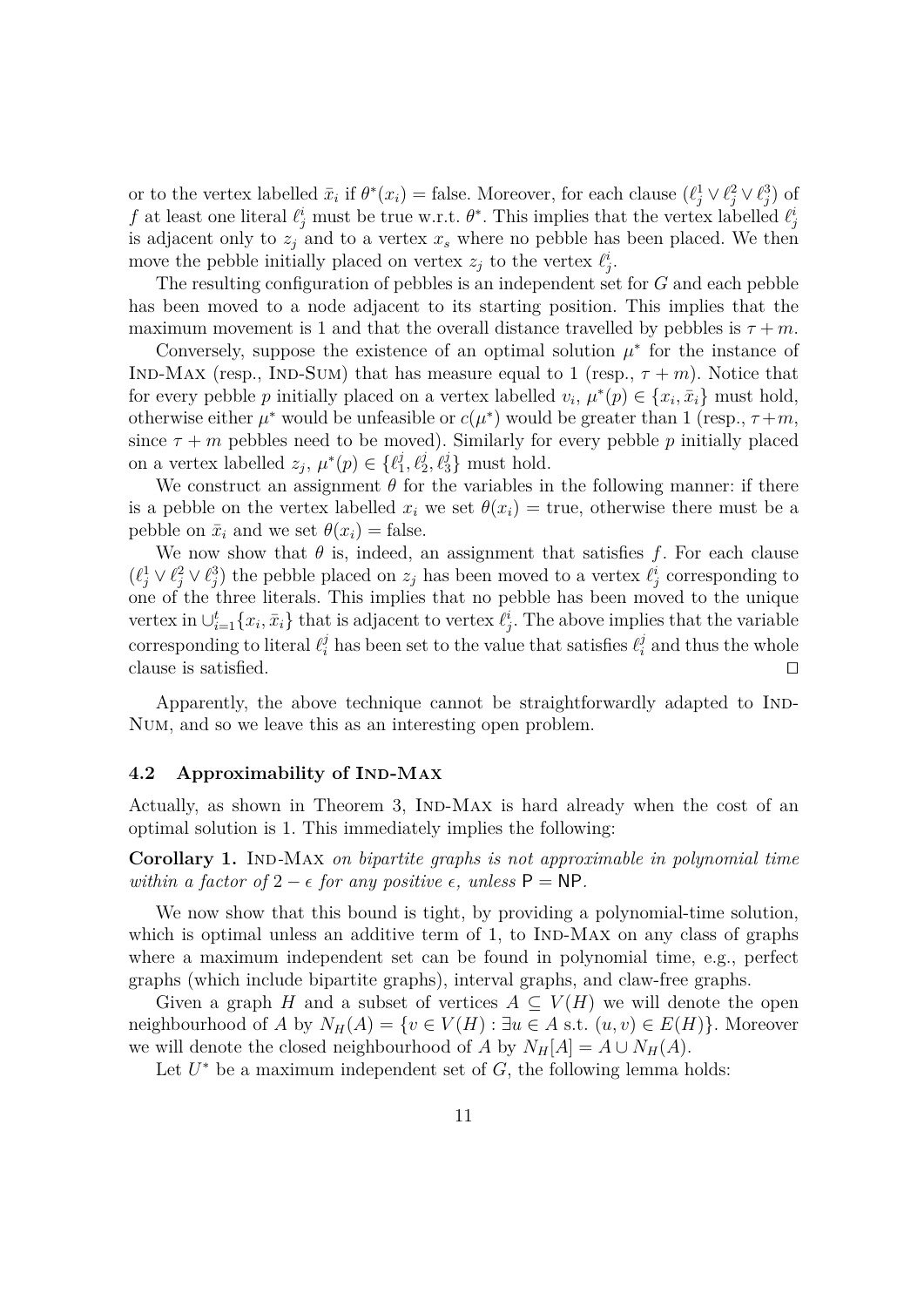**Lemma 2.** For each independent set U of G it is true that  $|U^* \cap N_G[U]| \geq |U|$ .

*Proof.* By contradiction, let  $|U^* \cap N_G[U]| \langle |U|$  then  $U' = (U^* \setminus N_G[U]) \cup U$  $(U^* \setminus (U^* \cap N_G[U])) \cup U$  is an independent set of *G* and  $|U'| > |U^*|$ *|*. *⊓⊔*

To prove the next lemma we use the following well known result:

**Theorem 4 (Hall's Matching Theorem [11]).** *Let*  $H = (V_1 \cup V_2, E)$  *be a bipartite graph. There exists a matching of size*  $|V_1|$  *on*  $H$  *iff*  $|A| \leq |N_H(A)|$ ,  $\forall A \subseteq V_1$ .

**Lemma 3.** *For each independent set U of G, there exists an injective function f* :  $U \rightarrow U^*$  *such that*  $d_G(u, f(u)) \leq 1$ *.* 

*Proof.* Construct the bipartite graph  $H = (U \cup U^*, E)$  where all vertices of *U* are considered to be distinct from the ones in  $U^*$  and  $E = \{(u, v) \in U \times U^* : v \in N_G[\{u\}]\}.$ Notice that, by construction, if two vertices *u, v* are adjacent in *H* either they are the same vertex or they are adjacent in *G*, i.e.,  $d_G(u, v) \leq 1$ .

Now, Lemma 2 implies that, for every  $A \subseteq U$ , we have  $|N(A)| = |U^* \cap N_G[A]| \ge$ *|A|*. Hence, from Hall's Matching Theorem, there is a matching of size *|U|* on *H* (and thus the function *f* exists). *⊓⊔*

We are now ready to prove:

**Theorem 5.** *There exists a polynomial-time algorithm for* IND-MAX *which, for every class of graphs where the maximum independent set can be found in polynomial time, computes a solution*  $\tilde{\mu}$  *such that*  $c(\tilde{\mu}) \leq c^* + 1$  *where*  $c^*$  *is the measure of an optimal solution.*

*Proof.* The algorithm computes a maximum independent set  $U^*$  of  $G$  then, if  $k > |U^*|$ it reports infeasibility, otherwise it optimally moves the pebbles towards (a subset of) the vertices of  $U^*$ . To do that, it proceeds as follows: for every value of  $z$  from 0 to  $n-1$ , it computes a solution  $S_z$  for the maximum matching problem on the auxiliary bipartite graph  $H = (A \cup U^*, E)$ , where each vertex in *A* is associated with a pebble, and  $(p \in A, v \in U^*) \in E$  if and only if  $d_G(\sigma(p), v) \leq z$ .

Let  $\tilde{z}$  be the first value of  $z$  such that  $|S_z| = k$ , i.e., all the pebbles have been matched. For every pebble  $p \in P$  set  $\tilde{\mu}(p) = v$ , where *v* is the only vertex such that  $(p, v) \in S_{\tilde{z}}$ , and return  $\tilde{\mu}$ . Clearly  $c(\tilde{\mu}) = \tilde{z}$ . Let  $\mu^*$  be an optimal solution to IND-MAX and let  $U = \mu^*[P]$ . By Lemma 3 there exists an injective function f that maps every vertex of the independent set *U* to an adjacent vertex of  $U^*$ . Thus, for every  $p \in P$ we have  $d_G(\sigma(p), \mu^*(p)) + d_G(\mu^*(p), f(\mu^*(p))) \le c^* + 1$ , and therefore there exists a way to place all the pebbles on vertices of  $U^*$  while travelling a maximum distance of at most  $c^* + 1$ . This implies  $\tilde{z} \leq c^* + 1$ . □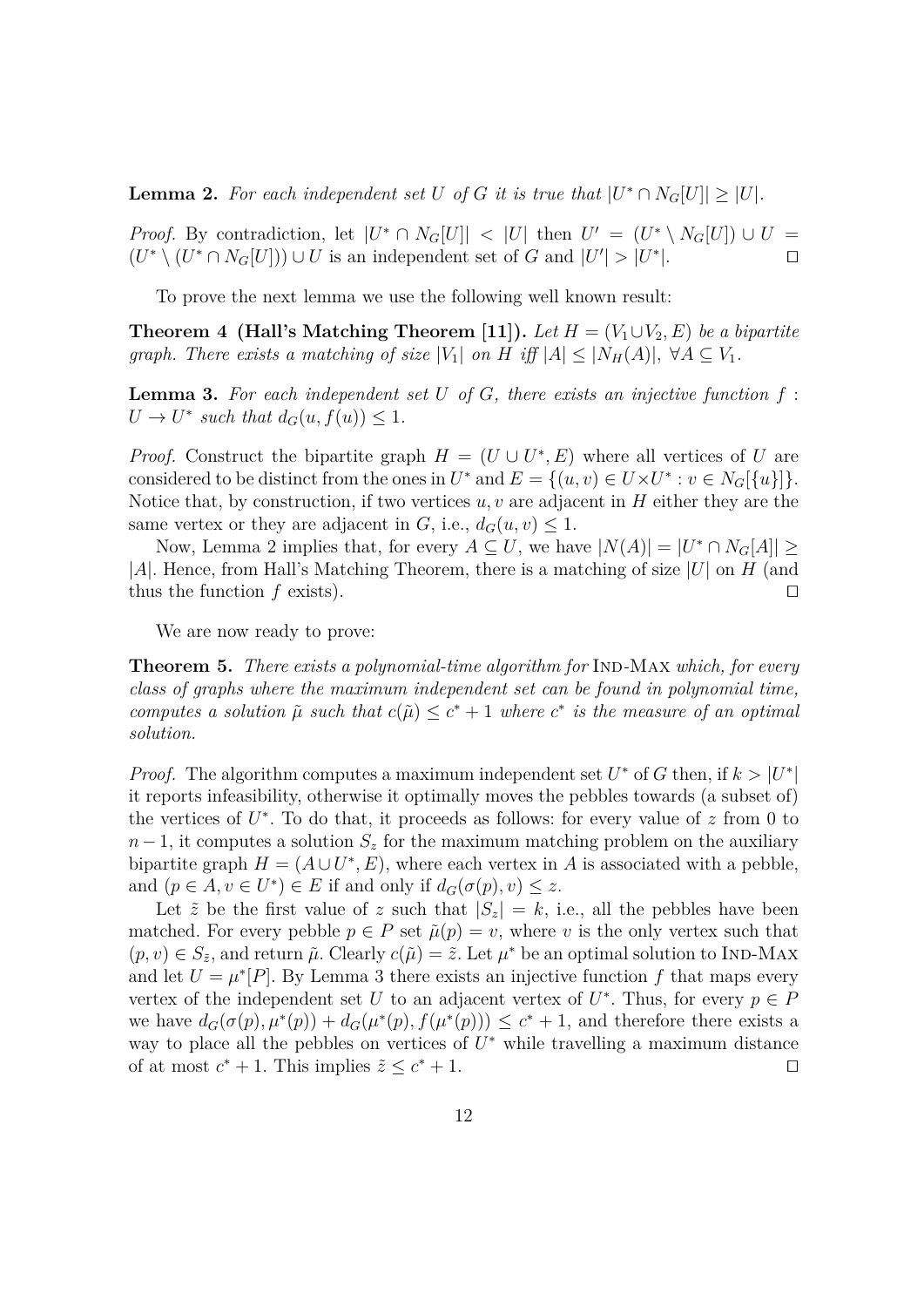## **4.3 Independency motion problems on trees and paths**

Concerning independency motion problems on trees, we are able to devise two dynamicprogramming algorithms for IND-SUM and IND-NUM, respectively. We note that it remains open to establish whether IND-MAX on trees can be solved in polynomial time. We will, however, devise an efficient algorithm for solving IND-MAX on paths. The details of these algorithm are presented in the following subsections.

# **4.3.1 Solving IND-SUM on trees.** Our dynamic-programming algorithm relies on the property of optimal solutions shown by Lemma 1 that is valid also for IND-SUM.

The algorithm first roots the tree *G* at an arbitrary vertex  $r \in V(G)$  to obtain the rooted tree  $G_r$ , then considers all the subtrees of  $G_r$  in a bottom-up fashion.

Here, the auxiliary problem we consider when a subtree  $T_u$  of G rooted at vertex *u* is examined is that of placing exactly  $j \leq k$  pebbles on the vertices of  $T_u$  such that their final positions induce an independent set of *G* (and each pebble is placed on different vertex). Remind that  $\eta(u)$  denotes the number of pebbles placed on  $V(T_u)$ . As for the connectivity problems, if  $j < \eta(u)$  we want to move the  $\eta(u) - j$  exceeding pebbles to the parent of *u* (and thus outside  $T_u$ ). In a similar manner, if  $j > \eta(u)$ , then the  $j - \eta(u)$  missing pebbles are to be moved into  $T_u$  from the parent of *u*, where we assume they are initially placed.

We will denote by  $\text{Opt}[u, j]$  the cost of the optimal movement for this auxiliary problem. Notice that, in  $\text{Opt}[u, j]$ , we are accounting for the cost of traversing all the edges of  $T_u$  plus the edge from  $u$  to its parent. To solve the original problem we need to find a solution corresponding to  $\text{Opt}[r, k]$ . Clearly as  $k = \eta(r)$  we do not have exceeding or missing pebbles, in this case. We now show how to combine these auxiliary problems.

Let  $\text{Opt}^+[u, j]$  (resp.,  $\text{Opt}^-[u, j]$ ) with  $u \in V(G)$  and  $0 \leq j \leq n$  be the value of an optimal solution to the auxiliary problem where exactly one pebble must be placed on *u* (resp., no pebble can be placed on *u*). Notice that  $\text{Opt}[u, j] =$ min*{*Opt<sup>+</sup>[*u, j*]*,* Opt*<sup>−</sup>*[*u, j*]*}*. We will say that infeasible solutions have cost +*∞*.

If *u* is a leaf we clearly have:

$$
\text{Opt}^+[u,j] = \begin{cases} |\eta(u)-1| & \text{if } j=1; \\ +\infty & \text{if } j=0 \text{ or } j \ge 2. \end{cases} \qquad \text{Opt}^-[u,j] = \begin{cases} \eta(u) & \text{if } j=0; \\ +\infty & \text{if } j \ge 1. \end{cases}
$$

If *u* is not a leaf then we can either place a pebble on *u* or not. If we do place it, the corresponding optimal value is:

$$
\text{Opt}^+[u,j] = \begin{cases} +\infty & \text{if } j = 0; \\ |\eta(u)-j| + \min_{\substack{0 \le j_1,\dots,j_\ell < j \\ \sum_{i=1}^\ell j_i = j-1}} \left\{ \sum_{i=1}^\ell \text{Opt}^-[v_i,j_i] \right\} & \text{if } j \ge 1, \end{cases}
$$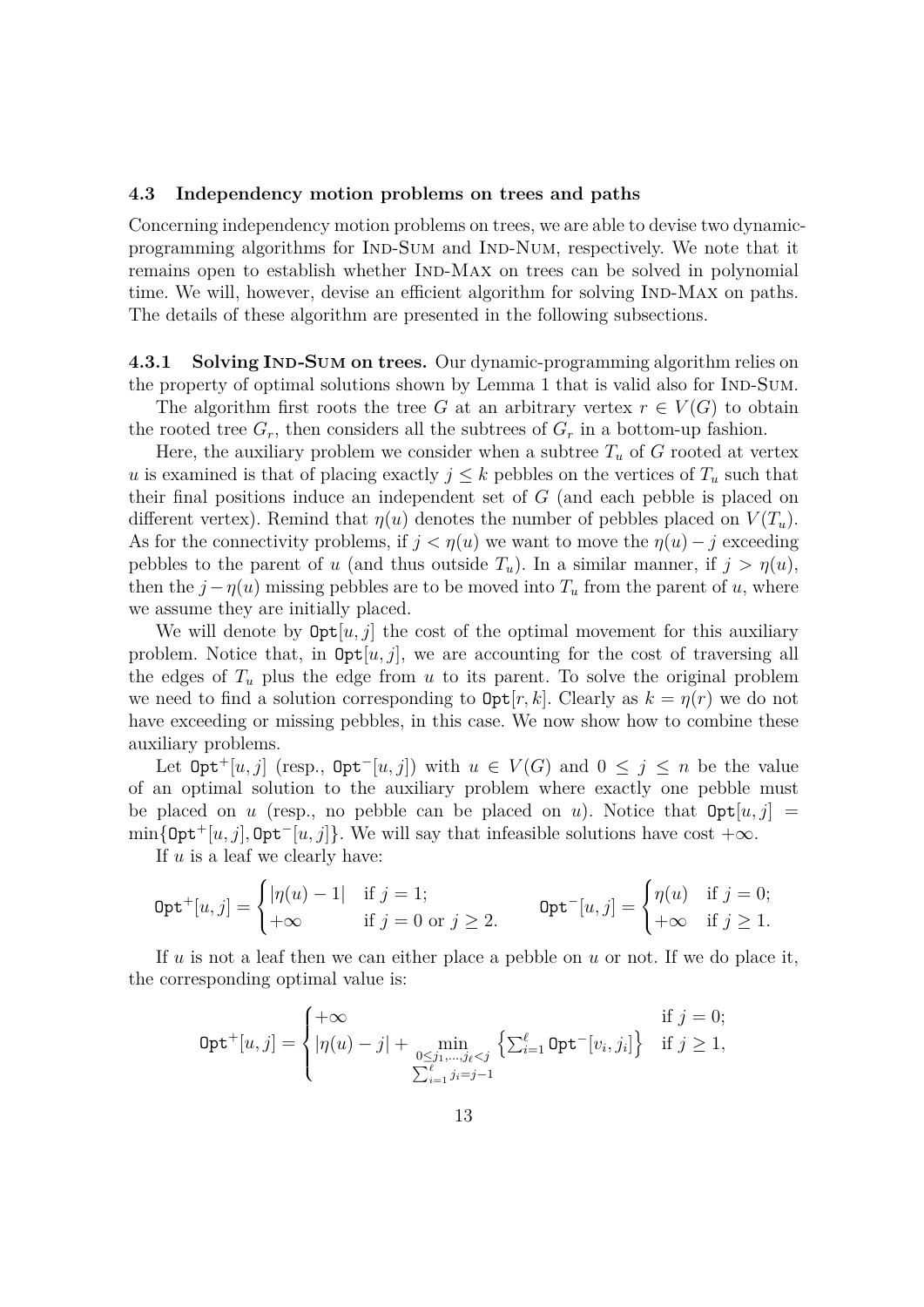where  $v_1, \ldots, v_\ell$  is the set of children of *u* in  $G_r$ . If *j* is at least 1 we place a pebble on *u* and then consider all the possible ways of placing a total of *j −* 1 pebbles on the subtrees rooted at the children of *u*, but not on the children themselves.

If we do not place a pebble on *u*, then the optimal value is:

$$
\texttt{Opt}^-[u,j]=|\eta(u)-j|+\min_{\substack{0\leq j_1,\ldots,j_\ell\leq j\\ \sum_{i=1}^\ell j_i=j}}\left\{\sum_{i=1}^\ell \texttt{Opt}[v_i,j_i]\right\}.
$$

This corresponds to the optimal way of placing *j* pebbles on the subtrees rooted at the children of *u*.

As we have previously shown, the optimal assignment to  $j_1, \ldots, j_\ell$  can be found in  $O(\ell \cdot k)$  time by using dynamic programming. The value of the optimal solution is stored in  $\text{Opt}[r, k]$  and the solution itself can be reconstructed by proceeding backwards as shown in Section 3.1 for Con-Sum.

As we can compute the values  $\text{Opt}[u, j]$ , for a fixed *j* and all  $v \in V$ , in  $O(n \cdot k)$  time (the *ℓ*-values sum up to  $n-1$ ), the total time required by the algorithm is  $O(n \cdot k^2)$ .

The above discussion, immediately leads to the following:

**Theorem 6.** IND-SUM on trees can be solved in  $O(n \cdot k^2)$  time.

**4.3.2 Solving IND-NUM on trees.** The algorithm is similar to the one for IND-SUM: we root the tree *G* at an arbitrary vertex  $r \in V(G)$  to obtain the rooted tree  $G_r$ , then we consider all the subtrees of  $G_r$  in a bottom-up fashion.

Let  $\gamma(u)$  be 1 if at least one pebble is initially placed on the vertex  $u \in V(G)$ , and 0 otherwise. As before, when the subtree  $T_u$ , rooted at the vertex *u*, of  $G_r$  is examined, we consider an auxiliary problem where we want to place exactly  $j \leq k$ pebbles on the vertices of  $T_u$  such that their final positions induce an independent set of *G* (and each pebble is placed on a different vertex).

We will measure the cost of a solution for this auxiliary problem by examining the number of pebbles placed on each vertex of  $T_u$ . Removing pebbles from a vertex costs nothing, while placing a pebble on a vertex costs 1 if it comes from a different vertex. A way to visualize this auxiliary problem is to imagine the tree  $T_u$  where no pebbles have been placed, and a pool of *j* pebbles to be distributed on its vertices. If a vertex *v* is such that  $\gamma(v) = 1$  then it can hold a single pebble for free, otherwise placing a pebble on *v* will increase the overall cost by 1.

We will denote by  $\text{Opt}[u, j]$  the cost of the optimal movement for this auxiliary problem. To solve the original problem we need to find a solution corresponding to  $\text{Opt}[r, k]$ . We now show how to combine these auxiliary problems.

Let  $\text{Opt}^+[u, j]$  (resp.,  $\text{Opt}^-[u, j]$ ) with  $u \in V(G)$  and  $0 \leq j \leq n$  be the value of an optimal solution to the auxiliary problem where exactly one pebble must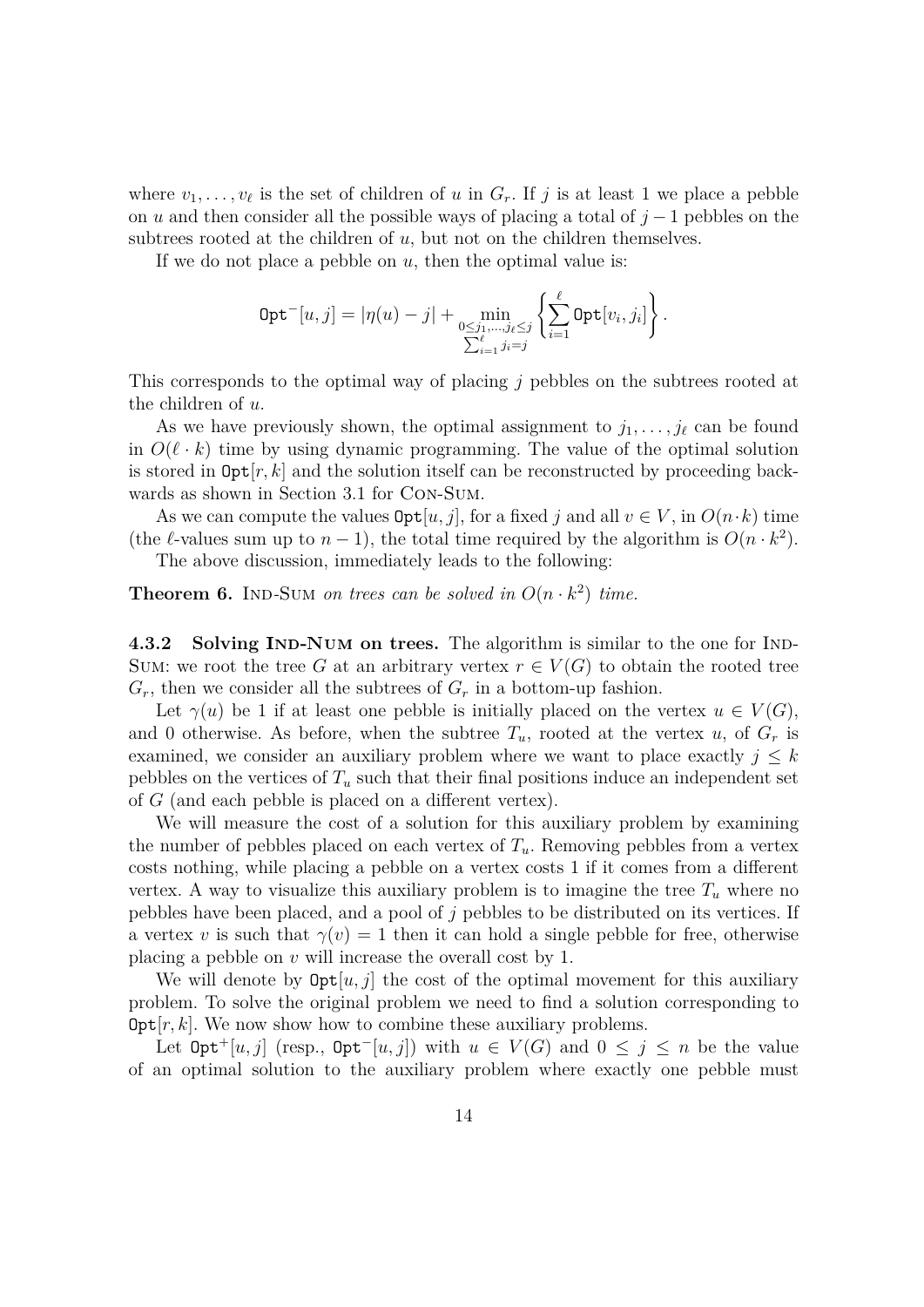be placed on *u* (resp., no pebbles can be placed on *u*). Notice that  $\text{Opt}[u, j] =$ min*{*Opt<sup>+</sup>[*u, j*]*,* Opt*<sup>−</sup>*[*u, j*]*}*. We will say that infeasible solutions have cost +*∞*.

If *u* is a leaf of  $G_r$  then we have:

$$
\text{Opt}^+[u,j] = \begin{cases} +\infty & \text{if } j = 0 \text{ or } j \ge 2; \\ 1 - \gamma(u) & \text{if } j = 1. \end{cases} \qquad \text{Opt}^-[u,j] = \begin{cases} 0 & \text{if } j = 0; \\ +\infty & \text{if } j \ge 1. \end{cases}
$$

If *u* is not a leaf then, with a reasoning similar to that we did for IND-SUM we have:

$$
\text{Opt}^+[u,j] = \begin{cases} +\infty & \text{if } j = 0; \\ 1-\gamma(u)+\min\limits_{\substack{0 \leq j_1,\ldots,j_\ell < j \\ \sum_{i=1}^\ell j_i = j-1}} \left\{ \sum_{i=1}^\ell \text{Opt}^-[v_i,j_i] \right\} & \text{if } j \geq 1, \end{cases}
$$

and

$$
\text{Opt}^{-}[u,j] = \min_{\substack{0 \leq j_1,\dots,j_\ell \leq j \\ \sum_{i=1}^\ell j_i = j}} \left\{ \sum_{i=1}^\ell \text{Opt}[v_i,j_i] \right\},\,
$$

where  $v_1, \ldots, v_\ell$  are the children of *u* in  $G_r$ .

Again, the optimal assignment to  $j_1, \ldots, j_\ell$  can be found in  $O(\ell \cdot k)$  time by using dynamic programming. The value of the optimal solution is stored in Opt[*r, k*] and the solution itself can be reconstructed by proceeding backwards. As we can compute the values  $\text{Opt}[u, j]$ , for a fixed *j* and all  $v \in V$ , in  $O(n \cdot k)$  time (the  $\ell$ -values sum up to  $n-1$ ), the total time required by the algorithm is  $O(n \cdot k^2)$ .

The above discussion immediately leads to the following:

**Theorem 7.** IND-NUM on trees can be solved in  $O(n \cdot k^2)$  time.

**4.3.3 Solving IND-MAX on paths.** In this section we concentrate on IND-MAX, and we devise an efficient algorithm for solving IND-MAX on the special case where *G* is a path. We start by proving the following:

**Lemma 4.** Let  $s_1, s_2, e_1, e_2 \in \mathbb{N}$  where  $s_1 \leq s_2$  and  $e_2 \leq e_1$ , we have  $\max \{|s_1 - e_1|, |s_2 - e_2|\} \ge \max \{|s_1 - e_2|, |s_2 - e_1|\}.$ 

*Proof.* Suppose that  $|s_1 - e_2| \ge |s_2 - e_1|$ . If  $s_1 \ge e_2$  then  $|s_2 - e_2| \ge |s_1 - e_2|$ , else if  $s_1 < e_2$  then  $|s_1 - e_1| = e_1 - s_1 \ge e_2 - s_1 = |s_1 - e_2|$ .

In a similar manner suppose  $|s_1 - e_2| \leq |s_2 - e_1|$ . If  $s_2 \geq e_1$  then  $|s_2 - e_2| \geq |s_2 - e_1|$ , else if  $s_2 < e_1$  then  $|s_1 - e_1| = e_1 - s_1 \ge e_1 - s_2 = |s_2 - e_1|$ .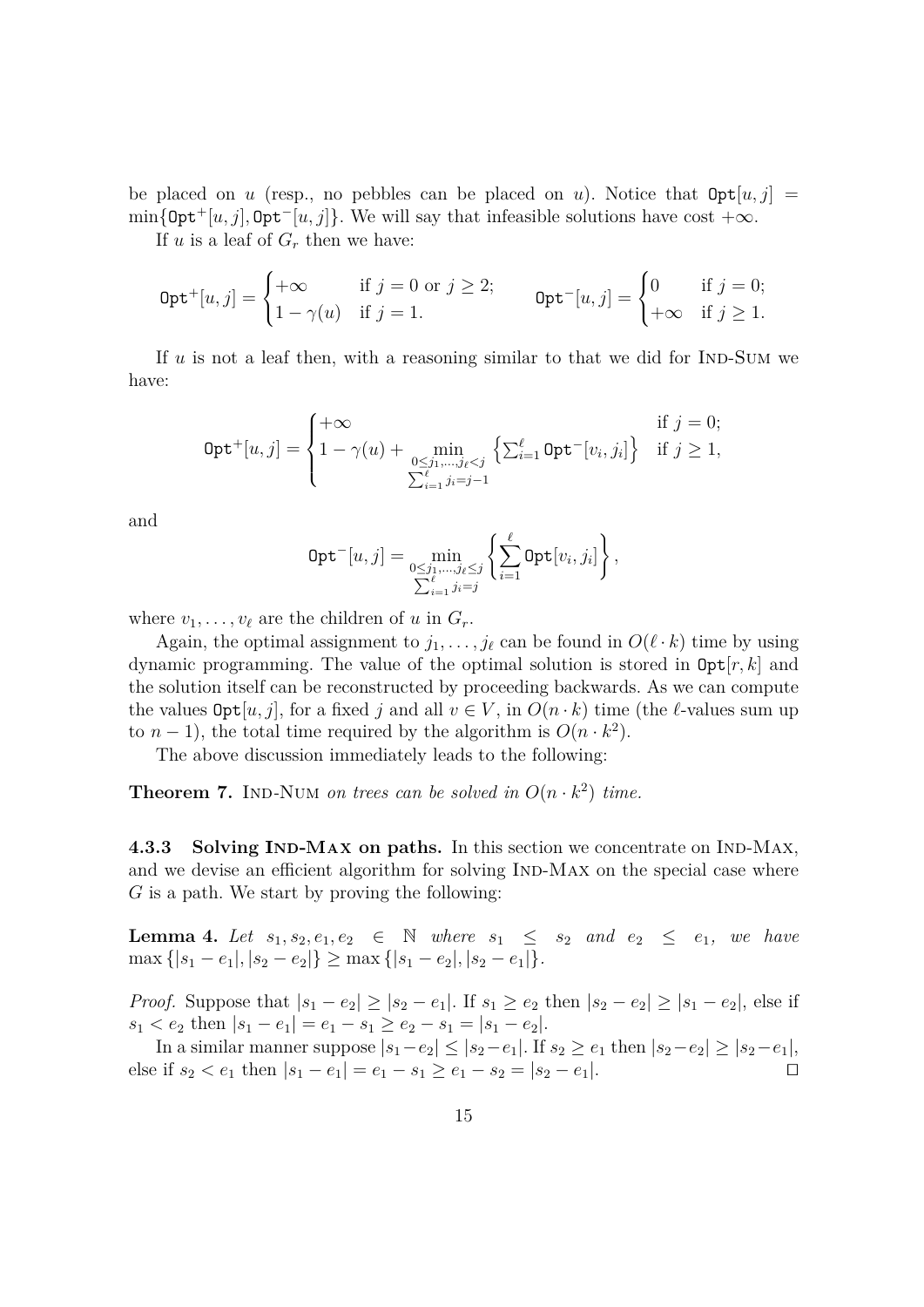Let  $r$  be any endpoint of  $G$ , with a little abuse of notation we will identify the vertices of *G* by their distance from *r*: the vertex *i* with  $0 \leq i \leq n$  will be the unique vertex *u* such that  $d_G(r, u) = i$ .

Let  $p_1, \ldots, p_k$  be an ordering of the pebbles such that  $\sigma(p_i) \leq \sigma(p_{i+1})$  for  $i =$ 1*, . . . , k −* 1. The following lemma shows that there exists an optimal solution where the ordering of pebbles is preserved, i.e., no edge of *G* is traversed by two pebbles going in opposite directions.<sup>6</sup>

**Lemma 5.** If there exists a feasible solution  $\mu$  for IND-MAX on paths then there *also exists a solution*  $\mu'$  *such that*  $\mu'(p_i) < \mu'(p_{i+1})$  *for every*  $i = 1, \ldots, k - 1$  *and*  $c(\mu') \leq c(\mu)$ .

*Proof.* Let  $\mu$  be a feasible solution. We will show that whenever there are two pebbles  $p_i$  and  $p_{i+1}$  such that  $\mu(p_i) > \mu(p_{i+1})$ , they can be swapped without increasing the cost of  $\mu$  to obtain another feasible solution.<sup>7</sup> If needed, the procedure can be repeated until all the pebbles are placed in the right order.

In order to prove the above, consider a new solution  $\mu'$  where  $\mu'(p_i) = \mu(p_{i+1}),$  $\mu'(p_{i+1}) = \mu(p_i)$ , and  $\mu'(p_j) = \mu(p_j)$  for every  $j \notin \{i, i+1\}$ . Clearly  $\mu'$  is feasible (as we only swapped two pebbles) and requires at most the same maximum movement as *µ*, because:

$$
\max \{ d_G(\sigma(p_i), \mu(p_i)), d_G(\sigma(p_{i+1}), \mu(p_{i+1})) \} \ge \max \{ d_G(\sigma(p_i), \mu(p_{i+1})), d_G(\sigma(p_{i+1}), \mu(p_i)) \},\
$$

where every distance  $d_G(u, v)$  between two vertices *u* and *v* can be rewritten as  $|u - v|$ and Lemma 4 holds. *⊓⊔*

The algorithm takes as input an instance of IND-MAX plus a non-negative integer *z* and exploits the previous property to compute a solution of cost at most *z*, if it exists. The idea is simple: the pebbles are moved towards the endpoint *r* of the path as most as possible while preserving the feasibility of the solution and the constraint on the cost. The pseudocode is given below.

**Lemma 6.** *Algorithm 1 correctly returns a solution with maximum movement at most z, if such a solution exists, or reports infeasibility if there is no such solution.*

<sup>&</sup>lt;sup>6</sup> This is not true if *G* is a tree: take the tree *T* with vertex set  $\{1, 2, ..., 11\}$  and edge set  $\{(i, i + 1) : 1 \leq j \leq n\}$ *i* ≤ 4*}* ∪ {(2*,* 6*),*(2*,* 7*),*(3*,* 8*),*(3*,* 9*),*(4*,* 10*),*(4*,* 11)*},* place 2 pebbles on vertex 1 and one pebble on each vertex in *{*6*,* 7*,* 8*,* 9*,* 10*,* 11*}*. It is easy to see that any optimal solution has cost 3 and that at least one edge must be traversed in opposite directions.

<sup>&</sup>lt;sup>7</sup> The case  $\mu(p_i) = \mu(p_{i+1})$  is clearly impossible.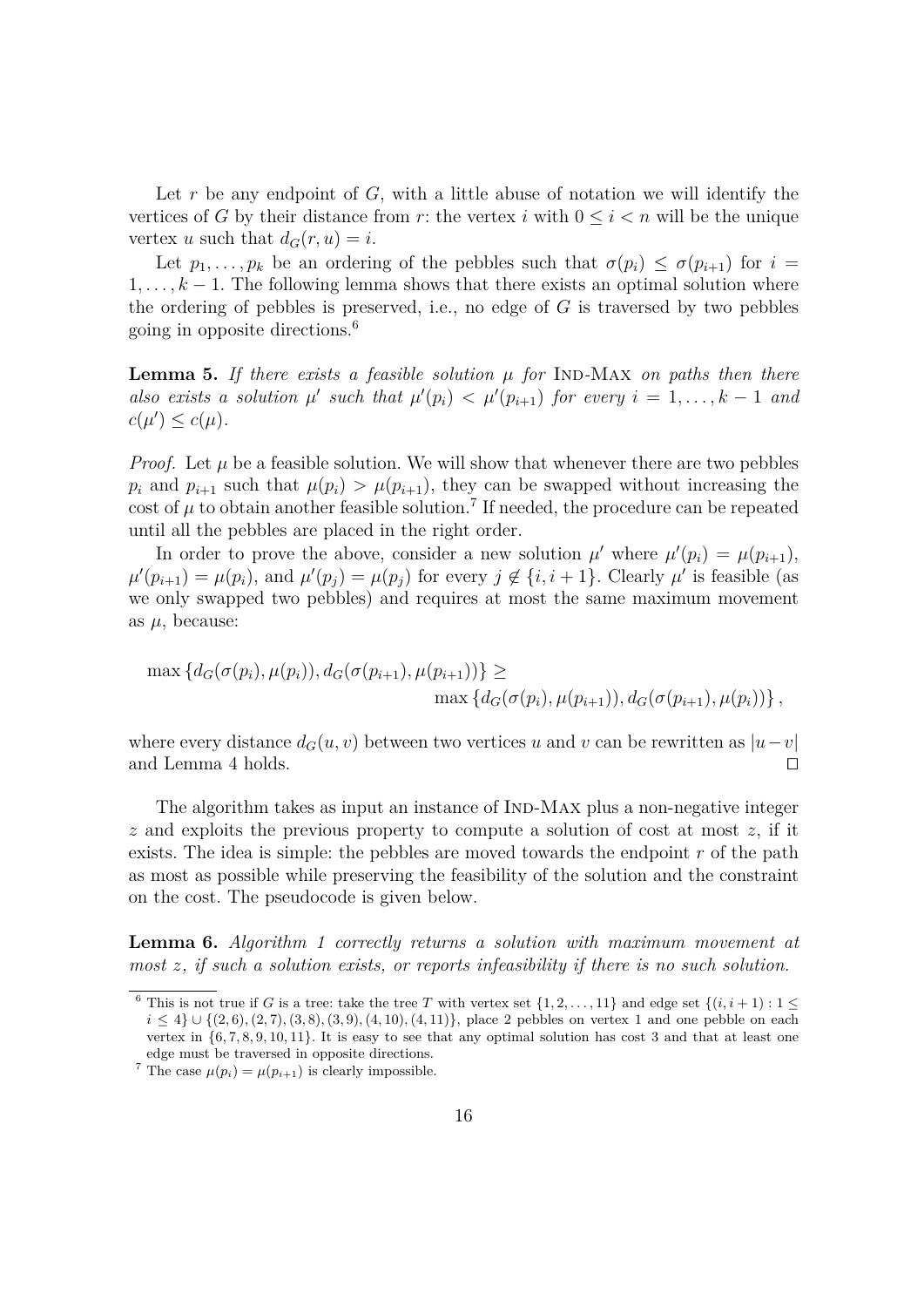#### **Algorithm 1:** Algorithm for IND-MAX

**return** *µ*

**Input** : An instance  $\langle G, P, \sigma \rangle$  of IND-MAX on paths, a non-negative integer *z*; **Output:** A solution  $\mu$  such that  $c(\mu) \leq z$ , iff such a solution exists.  $p_1, \ldots, p_k \leftarrow$  pebbles sorted by distance from *r*  $next \leftarrow 0$ for  $j \leftarrow 1$  to  $k$  do  $h \leftarrow \max\{next, \sigma(p_j) - z\}$ **if**  $h \geq n$  *or*  $h > \sigma(p_j) + z$  **then return** No feasible solution exists  $\mu(p_i) \leftarrow h$  $next \leftarrow h + 2$ 

# *Proof.* First notice that all solutions returned by the algorithm are feasible as no two

pebbles can be placed on adjacent vertices and, by construction, no pebble travels a distance greater than *z*. This implies that if there is not a feasible solution, the algorithm correctly reports infeasibility.

Now we will prove that the algorithm correctly computes a solution when this exists. Let  $\mu^*$  be a solution with maximum movement at most  $z$  that preserves the ordering of the pebbles (by Lemma 5 such a solution always exists). We will prove by induction that at the end of the *j*-th loop the first *j* pebbles are correctly placed (they are on an independent set), and that for the *j*-th pebble  $\mu(p_j) \leq \mu^*(p_j)$  holds.

Base case: the first pebble is placed on the first reachable node from *r*, thus  $\mu(p_1) \leq \mu^*(p_1)$  must hold.

Inductive step: suppose that the property is true for the first  $j \geq 1$  pebbles, we will prove that it is also true also for the  $(j + 1)$ -th pebble. If the pebble  $p_{j+1}$  is placed on vertex  $\sigma(p_{i+1})$  − *z* then the property holds, since this is the vertex with the smallest distance from *r* that is reachable by  $p_{j+1}$ . Otherwise  $\mu(p_{j+1}) = \mu(p_j) + 2$ , and we have  $\mu^*(p_{j+1}) \ge \mu^*(p_j) + 2 \ge \mu(p_j) + 2 = \mu(p_{j+1}).$ 

We are ready to give the following:

## **Theorem 8.** IND-MAX *on paths can be solved in*  $O(n + k \log n)$  *time.*

*Proof.* From Lemma 6 it follows that IND-MAX on paths can be solved as follows: if  $k > n$  then there is no solution, otherwise we can perform a binary search using Algorithm 1 to find the optimal value of *k* (or report infeasibility).

As far as the time complexity is concerned, each invocation of the algorithm requires time  $O(k)$  and at most  $O(\log n)$  invocations are required. For Algorithm 1 to work, vertices and pebbles must be sorted w.r.t. their distance from *r*, and this needs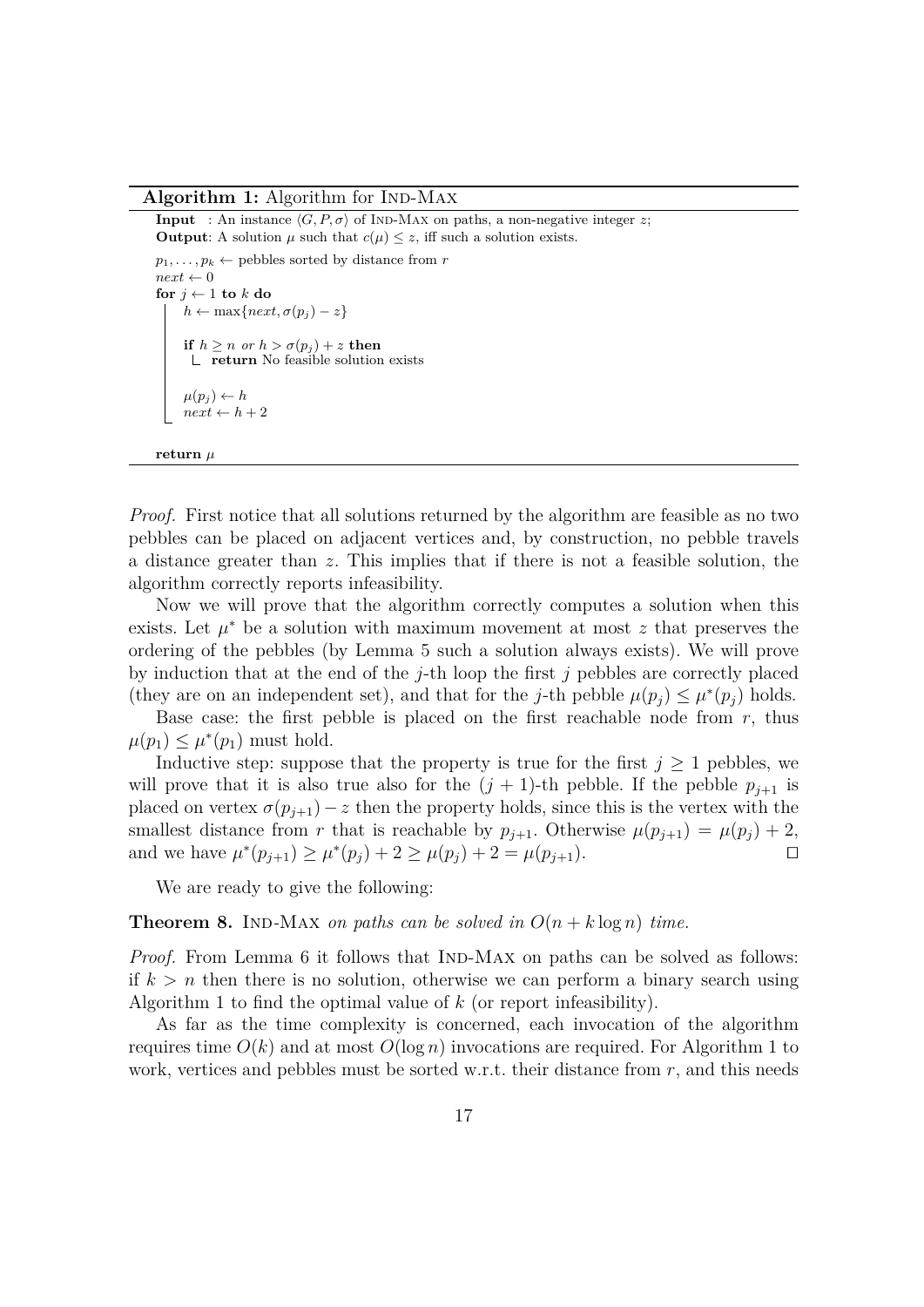to be done only once and requires  $O(n + k)$  time. The whole procedure then takes  $O(n + k \log n)$  time.  $□$ 

# **5 Clique motion problems**

In this section we prove that the problems Clique-Max, Clique-Sum, and Clique-Num are NP-hard. Then, we give a tight approximation algorithm for Clique-Max that computes a solution that costs at most one more than the optimal solution. As of Clique-Sum and Clique-Num, we show that the problems are not approximable of CLIQUE-SUM and CLIQUE-NUM, we show that the problems are not approximable within any factor smaller than  $10\sqrt{5} - 21$ , unless P = NP, and we devise two 2approximation algorithms.

Actually, we will show that any approximation for Clique-Sum or Clique-Num implies an approximation with the same ratio for the *minimum vertex cover* problem, which is known to be not approximable under <sup>10</sup>*<sup>√</sup>* 5*−*21, unless P = NP [9]. Moreover, if the unique game conjecture [13] is true, then both approximation algorithms are tight as the corresponding problems are not approximable within any constant factor better than 2 [14].

Finally, we show that for classes of graphs where we can find a *maximum-weight clique* in polynomial time, we can also solve CLIQUE-NUM in polynomial time.

# **5.1 Approximability of** Clique**-**Max

We prove the following:

**Theorem 9.** Clique*-*Max *is* NP*-hard.*

*Proof.* We show a reduction from the problem of determining if there exists a *dominating clique* in a graph *H*, which is known to be NP-complete [12]. A dominating clique is a subset of vertices  $C \subseteq V(H)$  such that *C* is both a clique and a dominating set for *H*.

We construct an instance of CLIQUE-MAX by setting  $G = H$  and placing a pebble on each vertex of *G*. We claim that there exists a dominating clique in *H* if and only if the optimal solution for CLIQUE-MAX has measure  $c^*$  at most 1.

Suppose that there exists a dominating clique  $C$  in  $H$ . By definition,  $C$  is also a dominating set of *G*. We define  $\mu$  so that every pebble initially placed on a vertex *u* ∉ *C* is moved to a vertex  $v \in C$  such that  $(u, v) \in E(G)$  (notice that such a vertex always exists). After their movement the pebbles are placed on a clique of *G* and each pebble has travelled a distance of at most 1.

Now suppose that there exists a solution  $\mu$  for CLIQUE-MAX such that  $c(\mu) \leq 1$ . Clearly  $\mu[P]$  is a clique, and it is also a dominating set, since for each vertex  $u \notin \mu[P]$ , there exists a vertex  $v \in \mu[P]$  such that  $(u, v) \in G$ .  $\Box$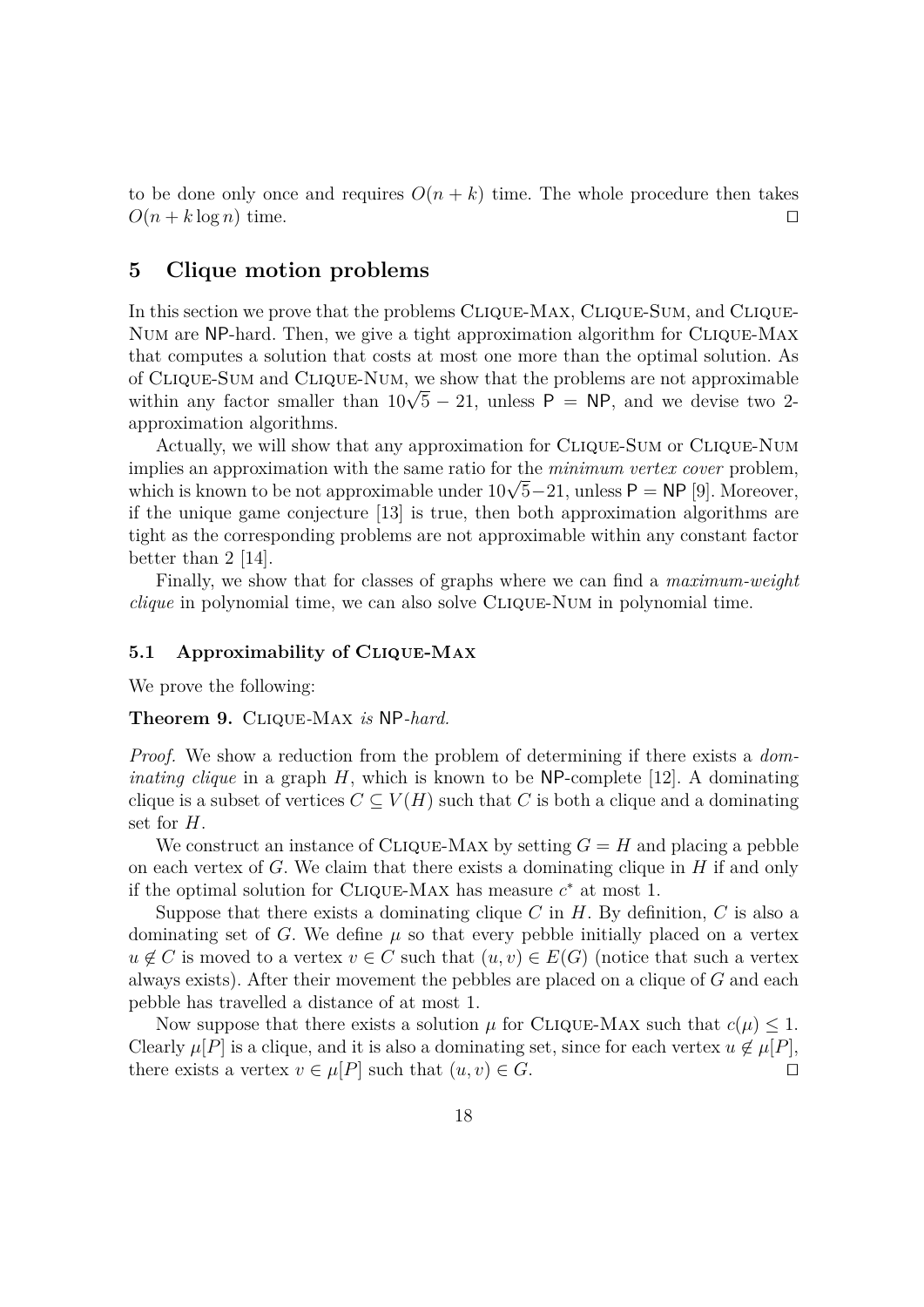On the positive side, we have:

**Theorem 10.** It is possible to compute a solution  $\tilde{\mu}$  for CLIQUE-MAX such that  $c(\tilde{\mu}) \leq c^* + 1$  *in polynomial time, where*  $c^*$  *is the measure of an optimal solution.* 

*Proof.* Consider the following algorithm: for each vertex  $u \in V(G)$  construct a solution  $\mu_u$  that moves all the pebbles to *u* (i.e., set  $\mu_u(p) = u$ ,  $\forall p \in P$ ) and compute  $c(\mu)$ . Among the *n* possible solutions choose the one of minimum cost and call it  $\tilde{\mu}$ .

Now, let  $\mu^*$  be an optimal solution. Recall that  $c(\mu^*) = \max_{p \in P} \{ d_G(\sigma(p), \mu^*(p)) \}.$ Let  $C = \mu^*$ [P] be the clique where pebbles have been placed by  $\mu^*$ , and notice that when the above algorithm considers a node  $u \in C$  we have:  $d_G(\sigma(p), \mu_u(p)) \leq$  $d_G(\sigma(p), \mu^*(p)) + 1 \,\forall p \in P$ , thus  $c(\tilde{\mu}) \leq c(\mu_u) \leq c(\mu^*) + 1$ . The claim follows.  $\Box$ 

## **5.2 Approximability of** Clique**-**Num

We prove the following:

**Theorem 11.** Clique*-*Num *is* 2*-approximable and is not approximable within any constant factor smaller than*  $10\sqrt{5} - 21$ *, unless*  $P = NP$ *.* 

*Proof.* Let  $\langle G, P, \sigma \rangle$  be an instance of CLIQUE-NUM and let  $\varphi(u) = |\{p \in P : \sigma(p) =$ *u*<sup>}</sup> be the number of pebbles that are initially placed on vertex  $u \in V$ .

Let us assume that  $\varphi(u) \leq 1$  for every  $u \in V$ , i.e., no two pebbles are placed on the same vertex. We will show later that this assumption is not restrictive.

Call *H* the graph induced by the vertices *u* with  $\varphi(u) = 1$ . Let *H* be the complement graph of *H* w.r.t. the edge set, that is the graph such that  $V(H) = V(H)$  and  $E(H) = \{(u, v) : u, v \in V(H) \land u \neq v \land (u, v) \notin E(H)\}.$ 

We will show that there exists a vertex cover  $\mathcal C$  for  $H$  if and only if there exists a solution for the instance  $\langle G, P, \sigma \rangle$  of CLIQUE-NUM of cost  $|\mathcal{C}|$ .

Let *C* be a vertex cover for *H*, this implies that  $Q = V(H) - C$  is an independent set for *H*, and therefore a clique for *H* and *G*. We construct a solution  $\mu$  for CLIQUE-Num by moving the *|C|* pebbles that are not yet placed on vertices in *Q* to one of such vertices.

Now let  $\mu$  be a solution for the instance  $\langle G, P, \sigma \rangle$  of CLIQUE-NUM and let  $Q =$ *{u* ∈ *V*(*H*) : *∃p* ∈ *P* s.t.  $\sigma(p) = \mu(p) = u$ }. Notice that the cost of  $\mu$  is exactly  $k - |Q| = |V(H) - Q|$ . Clearly  $Q \subseteq \mu[P]$  is a clique for *G* and *H*, therefore it is also an independent set for *H*. This implies that  $C = V(H) - Q$  is a vertex cover for *H*.

From the above it follows that the cost of an optimal solution is equal to the size of the minimum vertex cover for  $H$ .

To approximate CLIQUE-NUM we construct the graph  $\bar{H}$ , we compute a 2-approximate minimum vertex cover  $\tilde{\mathcal{C}}$ , and then we reconstruct the solution  $\mu$  as shown.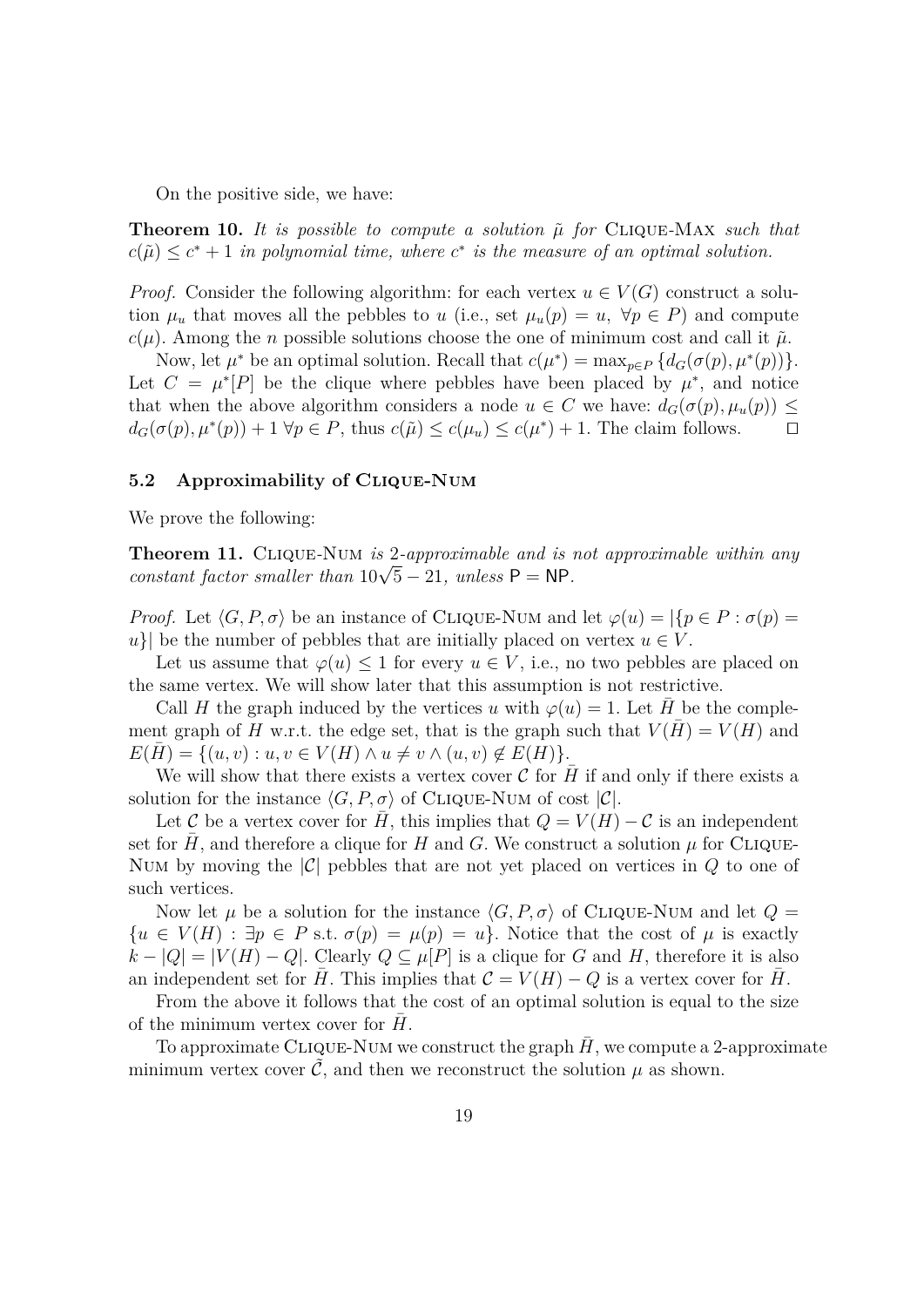If the previous assumption is not met, i.e., there exists at least a vertex on which two or more pebbles are placed by  $\sigma$ , a slight modification to the instance is needed before we can apply the previous approach. We modify the graph *G* by replacing each vertex *u* such that  $\varphi(u) > 1$  with a clique of size  $\varphi(u)$ . Each edge *e* incident to *u* is replaced by  $\varphi(u)$  edges connecting every vertex of the clique to the other endpoint of *e*. Then, we modify the function  $\sigma$  so that the  $\varphi(u)$  pebbles that were placed on *u* are assigned to each of the  $\varphi(u)$  vertices of the corresponding clique. After the modifications, the cost of an optimal solution has not changed, moreover every solution for the modified instance can be easily reconverted to a solution for the original instance without increasing its cost. Hence, we have designed a 2-approximation algorithm for Clique-Num.

Concerning the inapproximability result, we prove it by contradiction: we show that if there exists an algorithm that approximates Clique-Num with a ratio better than <sup>10</sup>*<sup>√</sup>* 5*−*21, then this would allow to approximate minimum vertex cover with the same approximation ratio. Indeed, let  $H$  be the instance of minimum vertex cover. Now, add an isolated vertex *u* and call *G* the complement of such a graph w.r.t. the edge set. Then, let  $P = |V(G)| - 1$ , and let  $\sigma$  be a function that places a single pebble on each vertex of *G* except *u*. We can now compute an approximate solution for the instance  $\langle G, P, \sigma \rangle$  of CLIQUE-NUM and reconstruct a solution with the same cost for minimum vertex cover, as shown before.<sup>8</sup> *⊓⊔*

We close this section by proving that CLIQUE-NUM can be solved in polynomial time whenever we are able to solve the maximum-weight clique problem on a weighted variant of *G*. We remark that this is known to be the case of several classes of graphs, including perfect graphs. We refer the interested reader to [6] for a survey.

**Theorem 12.** *An exact solution to* Clique*-*Num *can be found in polynomial time on every class of graphs where a maximum-weight clique can be found in polynomial time.*

*Proof.* For every  $v \in V$  let  $\varphi(v)$  be the number of pebbles starting on vertex *v*, i.e.,  $\varphi(v) = |\{p \in P : \sigma(p) = v\}|.$ 

We consider a graph  $H = (V, E)$  that is a copy of *G* where each vertex  $v \in V$  has a weight  $\varphi(v)$ . Then, we compute a maximum-weight clique *Q* of *H* and construct a solution  $\mu$  for CLIQUE-NUM by moving every pebble starting on a vertex in  $V \setminus Q$  to an arbitrary vertex of  $Q$ <sup>9</sup>. It is now easy to see that this is an optimal solution, since for every other solution  $\mu'$ , we have:

$$
c(\mu') = \sum_{v \notin \mu'[P]} \varphi(v) = k - \sum_{v \in \mu'[P]} \varphi(v) \ge k - \sum_{v \in Q} \varphi(v) = \sum_{v \notin \mu[P]} \varphi(v) = c(\mu).
$$

<sup>8</sup> Notice that the additional vertex *u* is only instrumental to guarantee that *G* is connected.

 $9$  W.l.o.g. we assume that  $Q$  contains no vertices of weight 0.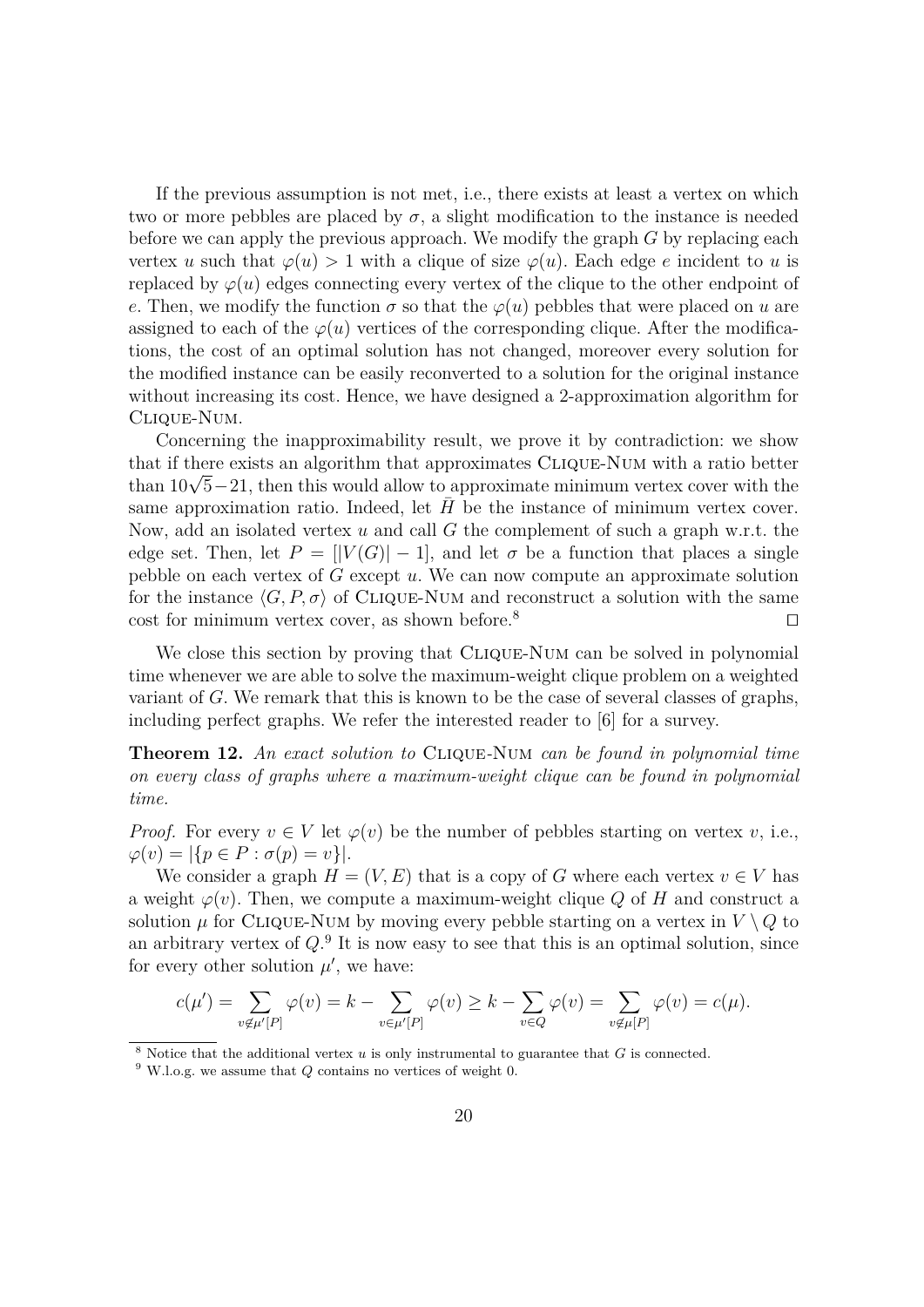## **5.3 Approximability of** Clique**-**Sum

We prove the following:

**Theorem 13.** Clique*-*Sum *is* 2*-approximable and is not approximable within any constant factor better than*  $10\sqrt{5} - 21$ *, unless*  $P = NP$ *.* 

*Proof.* Let  $\mu^*$  be an optimal solution to CLIQUE-SUM. If  $\mu^*$  moves all the pebbles (i.e.,  $\sigma(p) \neq \mu^*(p)$ ,  $\forall p \in P$ ) then we can compute a 2-approximate solution  $\tilde{\mu}$  by guessing a vertex  $u \in \mu^*[P]$  and moving all the pebbles to  $u$  (i.e., setting  $\tilde{\mu}(p) = u$ ,  $\forall p \in P$ ). Indeed, we have:

$$
\frac{c(\tilde{\mu})}{c(\mu^*)} = \frac{\sum_{p \in P} d_G(\sigma(p), \tilde{\mu}(p))}{\sum_{p \in P} d_G(\sigma(p), \mu^*(p))} \le \frac{|P| + \sum_{p \in P} d_G(\sigma(p), \mu^*(p))}{\sum_{p \in P} d_G(\sigma(p), \mu^*(p))} \le 2
$$

where we used the fact that  $d_G(\sigma(p), \tilde{\mu}(p)) \leq d_G(\sigma(p), \mu^*(p)) + 1$ , and that  $d_G(\sigma(p), \mu^*(p)) \geq$ 1, for every pebble  $p \in P$ .

On the other hand, if there exists at least one pebble  $p' \in P$  such that  $\sigma(p') =$  $\mu^*(p')$ , then we guess its starting vertex  $u = \sigma(p')$ . We call  $P_0$  the set of pebbles whose starting vertex is  $u, P_1$  the set of pebbles whose starting vertex is adjacent to  $u$ , and *P*<sup>2</sup> the set of pebbles that are initially placed on a vertex at distance 2 or more from *u*. We then set  $\tilde{\mu}(p) = u$  if  $p \in P_0$  or  $p \in P_2$ . With a reasoning similar to the one of the previous case we can show that:

$$
\sum_{p \in P_2} d_G(\sigma(p), \tilde{\mu}(p)) \le |P_2| + \sum_{p \in P_2} d_G(\sigma(p), \mu^*(p)) \le 2 \sum_{p \in P_2} d_G(\sigma(p), \mu^*(p)).
$$

Concerning  $P_1$ , assume  $P_1 \neq \emptyset$ , and so we need to compute  $\tilde{\mu}$  for the pebbles in  $P_1$ . To do that, consider the instance  $\langle H, P_1, \sigma \rangle$  of CLIQUE-NUM where *H* is the subgraph of *G* induced by the vertices initially occupied by pebbles in  $P_1 \cup \{p'\}$ , and compute a 2-approximate solution  $\mu'$  as shown in Theorem 11. Set  $\tilde{\mu}(p) = \sigma(p)$  for every pebble  $p \in P_1$  such that  $\mu'(p) = \sigma(p)$ , and set  $\tilde{\mu}(p) = u$  for the remaining pebbles in  $P_1$ .

Clearly  $\tilde{\mu}[P]$  is a clique for *G* as the vertices in  $\mu'[P_1]$  are a clique for *G*, *u* is adjacent to every vertex in  $\mu'[P_1]$ , and  $\tilde{\mu}[P] \subseteq \mu'[P_1] \cup \{u\}$ .

Notice that the cost of moving the pebbles in  $P_1$  w.r.t.  $\mu^*$  is greater than or equal to the cost of the optimal solution for the instance  $\langle H, P_1, \sigma \rangle$  of CLIQUE-NUM. Moreover, the cost of moving the pebbles in  $P_1$  w.r.t.  $\tilde{\mu}$  is equal to the cost of  $\mu'$ . From the above it follows that:

$$
\sum_{p \in P_1} d_G(\sigma(p), \tilde{\mu}(p)) \le 2 \sum_{p \in P_1} d_G(\sigma(p), \mu^*(p)).
$$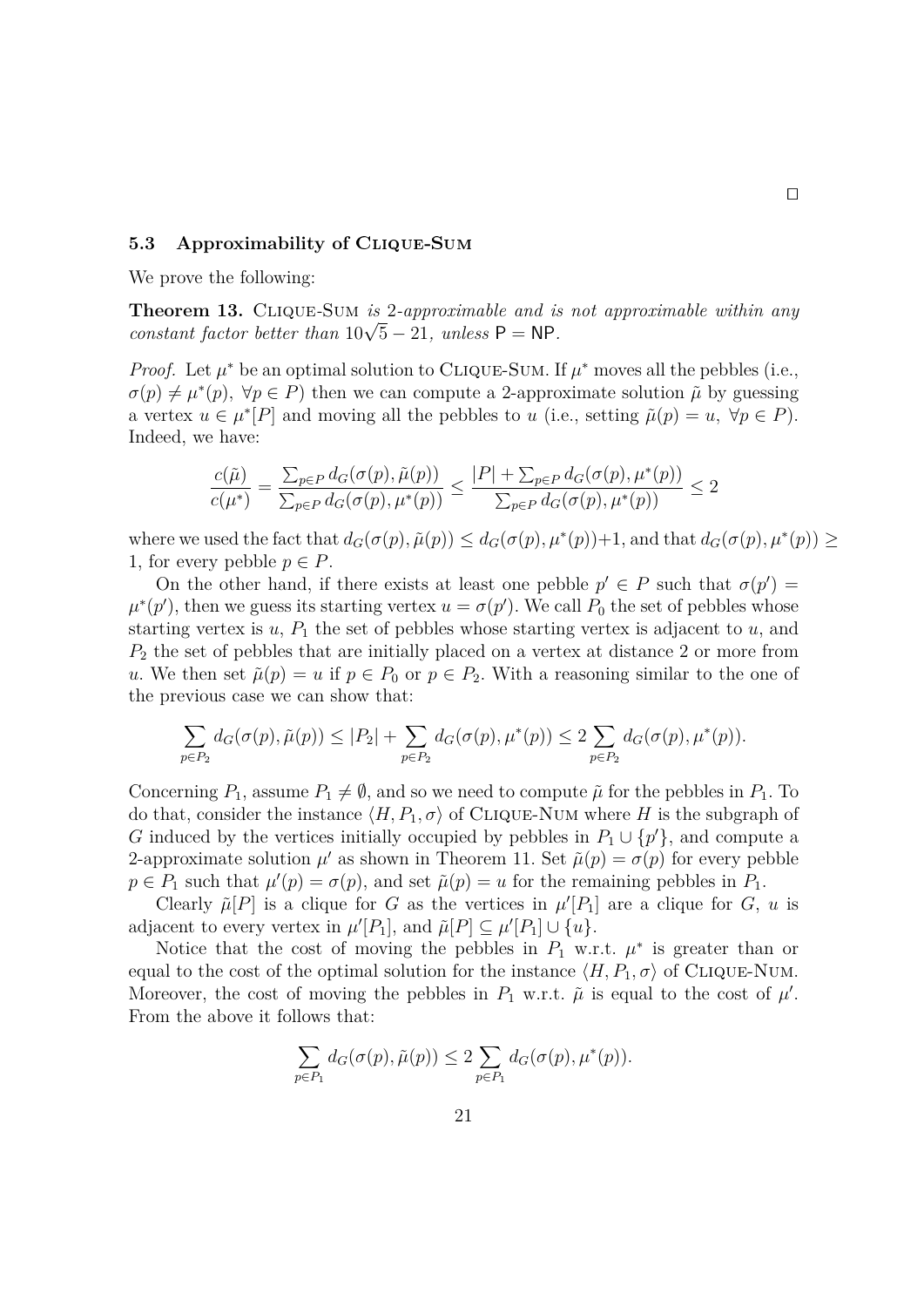Therefore, the overall cost of this approximated solution is:

$$
c(\tilde{\mu}) \le 2 \sum_{p \in P_1} d_G(\sigma(p), \mu^*(p)) + 2 \sum_{p \in P_2} d_G(\sigma(p), \mu^*(p)) \le 2 c(\mu^*).
$$

Concerning the inapproximability result, take a graph  $H = (V, E)$  and construct the graph *G* by complementing *H* w.r.t. the edge set and adding an additional vertex *v*<sub>0</sub> adjacent to every other vertex. Let  $P = |V(H)|$  and let  $\sigma$  be a function that places one pebble on each vertex of  $G$  except  $v_0$ . We will show that, given any solution for Clique-Sum, it is possible to construct a vertex cover of *H* having the same cost, and vice versa. This implies that any approximation algorithm for Clique-Sum converts into an approximation algorithm for minimum vertex cover with the same approximation ratio, therefore no approximation algorithm with an approximation approximation ratio, therefore no approximation algorithm with an ap<br>ratio less than 10√5 – 21 can exist for CLIQUE-SUM [9], unless P = NP.

Let C be a vertex cover for *H*, then  $V(H) - C$  is an independent set for *H* and a clique for *G*. The solution that moves all the pebble of *C* to  $v_0$  and leaves the others on their starting position is feasible and has a cost of *C*.

Now let  $\mu$  be a solution for the instance of CLIQUE-SUM. We modify  $\mu$  in such a way that every pebble that moves at least by 1 is now moving to  $v_0$ . This modification cannot increase the cost of  $\mu$ . Then, let  $Q = \mu[P] \setminus \{v_0\}$ , and let  $\mathcal{C} = V(H) \setminus Q$ . The cost of  $\mu$  is  $|V(H)| - |Q| = |\mathcal{C}|$ , and  $Q \subseteq \mu[P]$  is a clique for *G*. Therefore *Q* is also an independent set for *H*, and  $\mathcal{C}$  is a vertex cover for *H*.  $\Box$ 

# **6** *s***-***t***-**Cut **motion problems**

In this section we discuss (in)approximability results for *s*-*t*-CUT-MAX and *s*-*t*-CUT-Sum. Among the others, we provide an essentially tight approximation algorithm for *s*-*t*-Cut-Max. Regarding *s*-*t*-Cut-Num, establishing its tractability remains open, but we will show that approximating such a problem can be useful to approximate *s*-*t*-Cut-Sum, as well. We start by proving the following:

**Theorem 14.** *s-t-*Cut*-*Max *and s-t-*Cut*-*Sum *are* NP*-hard even if G is a bipartite graph.*

*Proof.* We will show a reduction from the decision version of 3-SAT. Let  $X = \{x_1, \ldots, x_\tau\}$ be the set of variables of the given formula *f*, and let *m* be the number of clauses. Start with an empty graph *G* and a set *P* of  $\tau + 2m$  pebbles, then construct an instance for *s*-*t*-CUT-MAX and *s*-*t*-CUT-SUM as follows (see Figure 2 for an example):

- **–** Add the two vertices *s* and *t*.
- **–** For each variable *x<sup>i</sup> ∈ X* add a path of three vertices to *G*. Label the middle node  $u_i$  and the two endpoints  $x_i$  and  $\bar{x}_i$ , respectively. Place a pebble on  $u_i$ .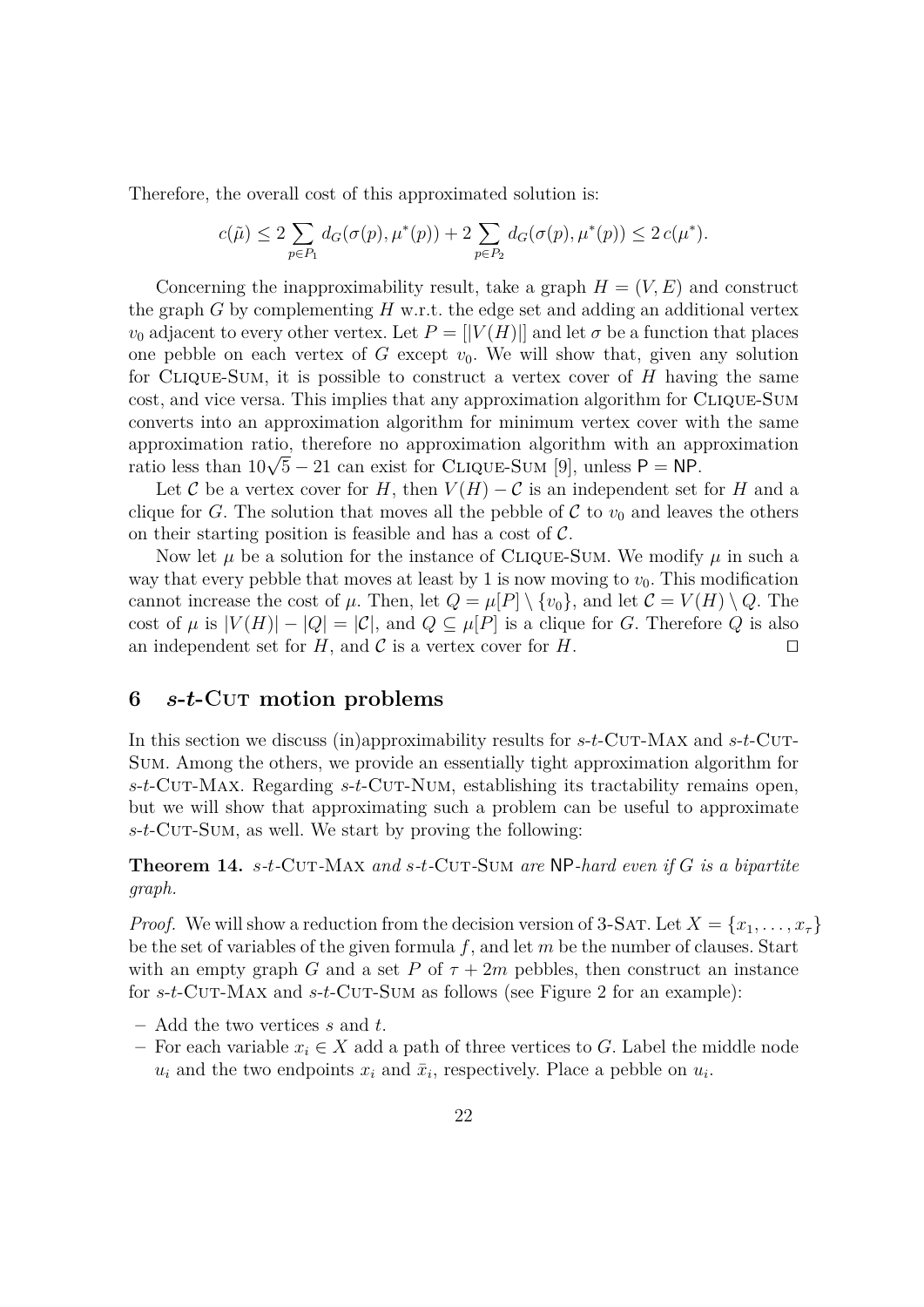

**Fig. 2.** Instance of *s*-*t*-CUT-MAX corresponding to the formula  $(x_1 \vee x_2 \vee x_3) \wedge (\bar{x}_1 \vee \bar{x}_2 \vee x_3)$ . Pebbles are placed on black vertices. All the edges not incident to a black vertex represent paths of length *h* between their endpoints.

- **−** For each clause  $(\ell_j^1 \lor \ell_j^2 \lor \ell_j^3)$  create a path of five vertices labelled, from one endpoint to another,  $\ell_1^j$  $v_j$ ,  $v_j$ ,  $v_j'$ ,  $v_j'$ ,  $v_j'$ . Place a pebble on  $v_j$  and one on  $v_j'$ .
- $\overline{f}$  For each literal  $\ell_j^i$  of  $f$ , let  $x_s$  be the corresponding variable. If  $\ell_j^i$  is asserted add a new "long" path of length  $h > k = t + 2m$  between the vertices labelled  $\ell_j^i$  and  $x_s$  (so that  $d_G(\ell_j^i, x_s) = h$ ). Otherwise add a new "long" path between the vertices labelled  $\ell_j^i$  and  $\bar{x}_s$ .
- Connect *s* to every vertex  $x_i$  and to every vertex  $\bar{x}_i$  with a new "long" path of length *h*.
- $-$  Connect *t* to every vertex  $\ell_i^j$  with a new "long" path of length *h*.

Notice that *G* is bipartite as every cycle in *G* must pass trough an even number of long paths (paths of length *h*) and an even number of other edges.

We will show that there exists a truth assignment satisfying *f* if and only if an optimal solution for *s*-*t*-Cut-Max (resp., *s*-*t*-Cut-Sum) has cost at most 1 (resp., *k*).

Suppose that there exists a truth assignment  $\theta^*$  :  $X \to \{\text{true}, \text{false}\}\$  that satisfies *f*. Then, for each  $x_i \in X$  we move the pebble placed on  $u_i$  to  $x_i$  if  $\theta^*(x_i) = \text{true}$ , and to  $\bar{x}_i$  if  $\theta^*(x_i) =$  false. Moreover, for each clause  $(\ell_j^1 \vee \ell_j^2 \vee \ell_j^3)$  there are at most 2 literals whose truth values are false w.r.t.  $\theta^*$ . We move one or two of the pebbles placed on  $v_j$  and  $v'_j$  to the nodes of  $G$  corresponding to the those literals.

Notice that in this way each pebble travels at most a distance of 1 (so the sum of the distances is at most *k*). To prove that the new positions of the pebbles induce an *s*-t-cut in *G*, consider any path  $\pi(s,t)$  in *G* between *s* and *t*. We will show that  $\pi(s,t)$  has been "blocked", i.e, there exists at least one pebble that has been moved on some vertex of  $\pi(s,t)$ .

The path  $\pi(s,t)$  must contain (as subpath) at least one path of length *h* that connects a vertex  $x \in \{x_i, \bar{x}_i\}$  for (some *i*) to a vertex  $\ell \in \{\ell_j^1, \ell_j^2, \ell_j^3\}$  (for some *j*). If a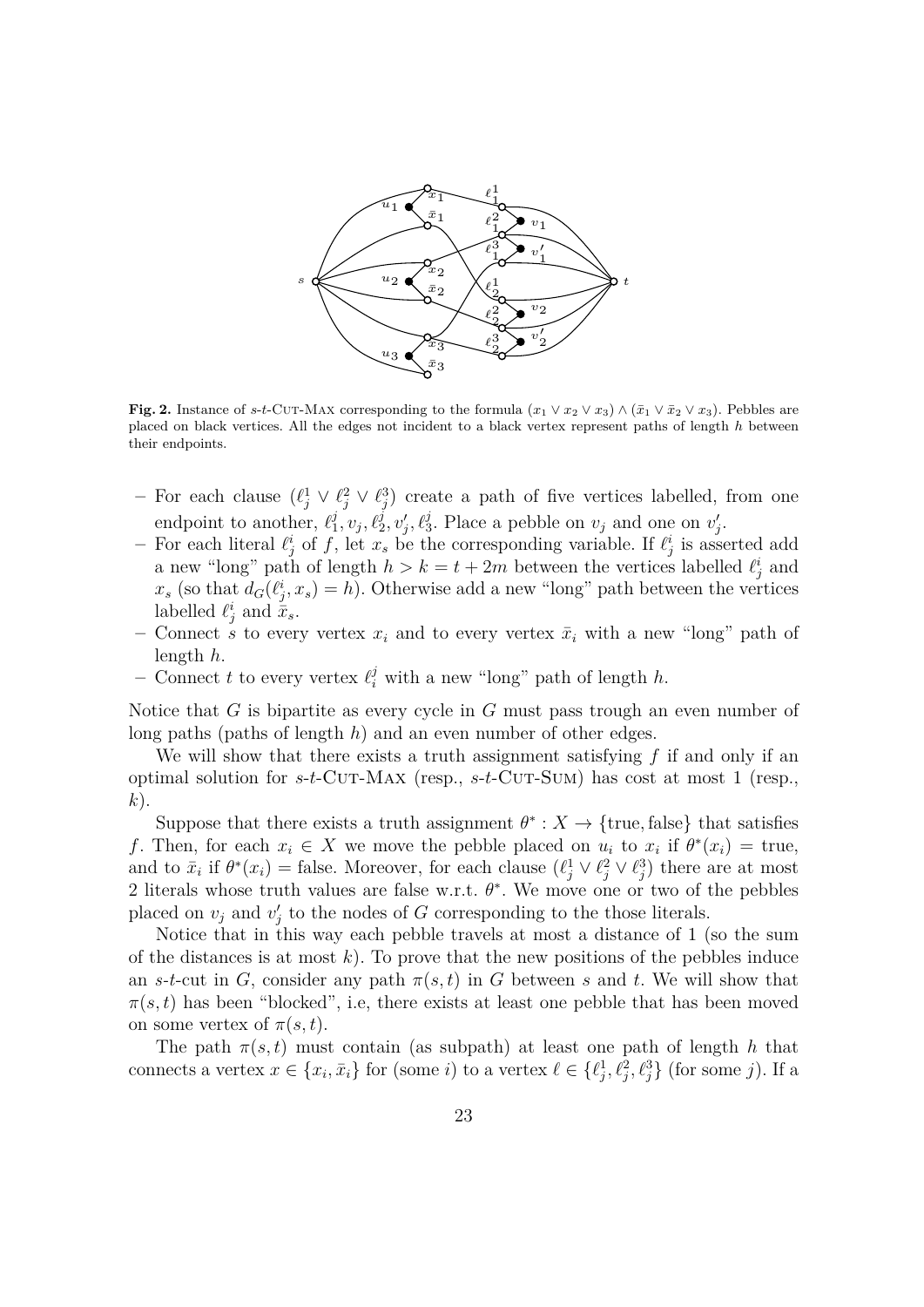pebble has been placed on *x* then  $\pi(s, t)$  is blocked. Otherwise the literal represented by *ℓ* must be false and, by construction, a pebble has been placed on *ℓ*.

Now suppose that an optimal solution for *s*-*t*-Cut-Max (resp., *s*-*t*-Cut-Sum) has cost at most 1 (resp., *k*). Notice that every pebble must have travelled a distance of at most 1. This is trivial for *s*-*t*-Cut-Max, while for *s*-*t*-Cut-Sum it suffices to note that placing a pebble on an internal vertex of the paths of length *h* blocks at most the same set of paths that are blocked by placing it on one of the endpoints. Moreover no pebble can traverse a whole path as *h > k*.

We define  $\theta(x_i)$  = true if a pebble has been placed on  $x_i$ , and  $\theta(x_i)$  = false otherwise. For each clause  $(\ell_j^1 \vee \ell_j^2 \vee \ell_j^3)$  there exists at least one vertex  $\ell \in {\ell_j^1, \ell_j^2, \ell_j^3}$ such that no pebble has been moved to  $\ell$ . Let  $x_i$  be the variable associated with  $\ell_i$ , and let *x* be the vertex labelled  $x_i$  if  $\ell = x_i$ , or the vertex labelled  $\bar{x}_i$  if  $\ell = \bar{x}_i$ . The pebble placed on  $u_i$  must have been moved to  $x$ , otherwise there would exist a path from *s* to *t* passing through *x* and *ℓ*, and therefore the clause is satisfied. *⊓⊔*

We now show that *s*-*t*-CUT-MAX and *s*-*t*-CUT-SUM are actually very hard to approximate:

# **Theorem 15.** *s-t-*Cut*-*Max *and s-t-*Cut*-*Sum *are not approximable within a factor of*  $n^{1-ε}$  *for every*  $\epsilon > 0$ *, unless* **P** = **NP***. This also holds for bipartite graphs.*

*Proof.* As shown in the proof of Theorem 14, it is possible to construct instances of *s*-*t*-Cut-Max (and *s*-*t*-Cut-Sum) such that the optimal solution has measure at most 1 (resp.,  $k = \tau + 2m$ ) if and only if a boolean formula in conjunctive normal form with three literals per clause, *τ* variables, and *m* clauses is satisfiable. Moreover, any solution with cost *z* such that  $\tau + 2m < z < h$  (recall that *h* is the length of the "long" paths) can be easily transformed into a solution of cost at most  $\tau + 2m$  by moving every pebble *p* that has been placed on one long path to an appropriate endpoint (i.e., the one adjacent to  $\sigma(p)$ ). This implies that if f is satisfiable, the measure  $z^*$  of an optimal solution is at most *k* for both the problems, while if *f* is not satisfiable, *z ∗* is at least *h*.

Then, given a formula f, construct an instance for  $s$ -*t*-CuT-Max (and  $s$ -*t*-CuT-Sum) as in the proof of Theorem 14, and suppose that there exists a polynomial-time algorithm that approximates the optimal solution within a factor of  $n^{1-\epsilon}$ , for some positive  $\epsilon \leq 1$ . Let  $\tilde{\epsilon}$  be the measure of such an approximate solution. Observe that it is possible to upper bound the number of vertices *n* of the instance with the quantity  $2 + 3\tau + 5m + 2\tau h + 6mh \leq 11h(\tau + m) \leq 11hk.$ 

If *f* is satisfiable, we have  $\tilde{c} \leq kn^{1-\epsilon}$ , while if *f* is not satisfiable we have  $\tilde{c} \geq h$ . If  $kn^{1-\epsilon} < h$  holds then it is possible to decide 3-SAT by running the approximation algorithm and looking the measure of the approximate solution. This can be guaranteed by choosing  $h > (11k)^{2/\epsilon}$ , as we have  $h^{\epsilon} > 11k^2 \geq 11^{1-\epsilon}k^{2-\epsilon} = k(11k)^{1-\epsilon}$ , which implies  $h > k(11hk)^{1-\epsilon} \geq kn^{1-\epsilon}$ . *⊓⊔*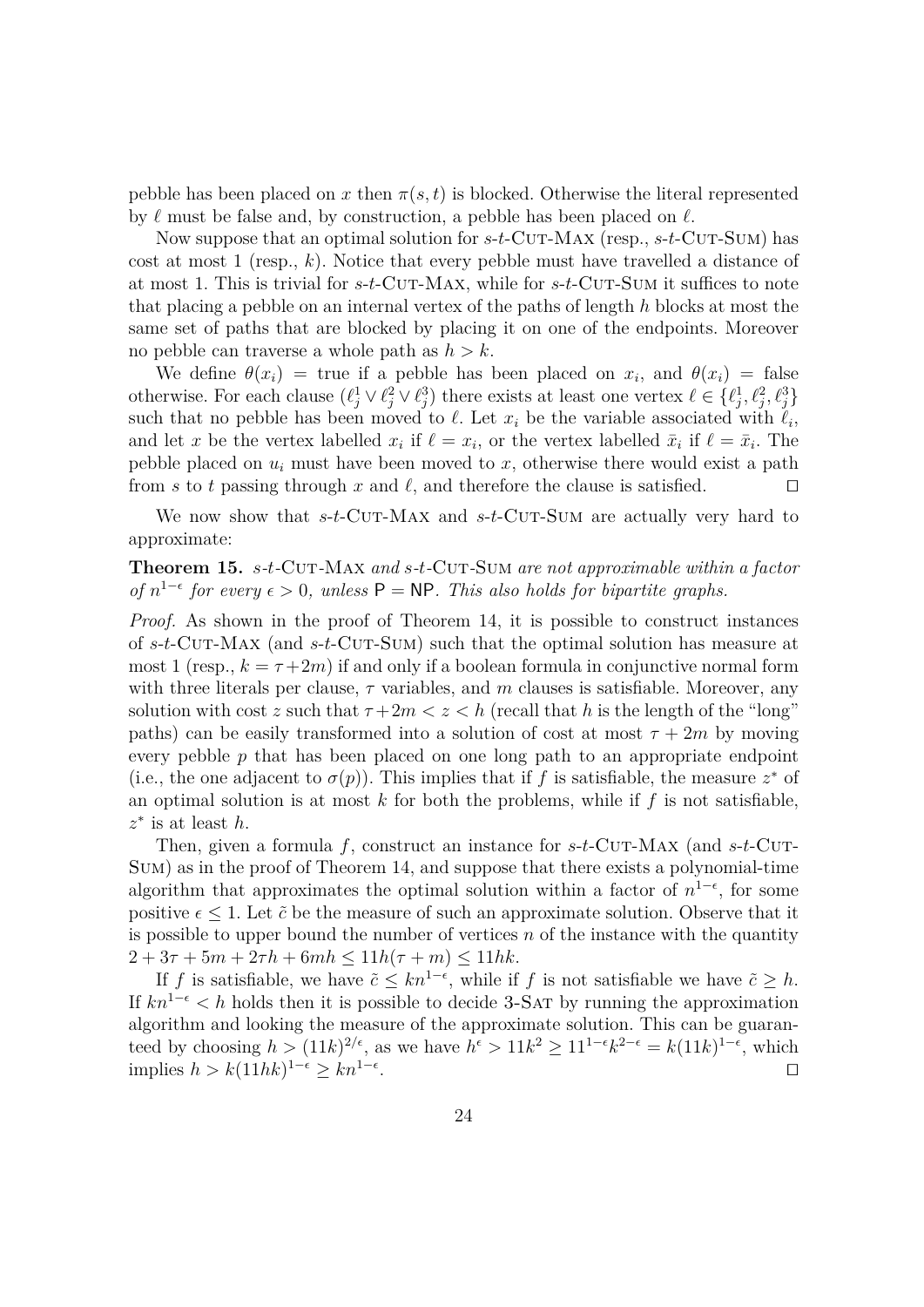By moving all the pebbles on a minimum *s*-*t*-cut of *G* we can show that the inapproximability result provided above is essentially tight for *s*-*t*-Cut-Max:

**Theorem 16.** *s*-*t*-CUT-MAX *is d*-*approximable in polynomial time, where*  $d < n$  *is the diameter of*  $G$ *, while*  $s$ *-t*-Cut<sup>-</sup>Sum *is*  $(k \cdot d)$ -*approximable in polynomial time.* 

*Proof.* The approximation algorithm is as follows: if the initial position of the pebbles already makes *s* and *t* disconnected, then we are done. Otherwise, compute (in linear time) a minimum *s*-*t*-cut of *G*, say *C*. If  $|C| > k$  this implies that both problems have no solution, otherwise move the pebbles on the vertices of *C*. The optimal measure must be at least 1, while each of the *k* pebbles travels a distance of at most *d*. *⊓⊔*

We close this section proving a theorem which is useful in linking the approximability of *s*-*t*-Cut-Num to that of *s*-*t*-Cut-Sum:

**Theorem 17.** *If there exists a ρ-approximation algorithm for s-t-*Cut*-*Num *then there exists a*  $(\rho \cdot d)$ *-approximation algorithm for s-t-CuT-Sum, where*  $d < n$  *is the diameter of G.*

*Proof.* Consider an instance of *s*-*t*-CUT-SUM an let  $c^*$  be the measure of an optimal solution. If *c'* is the measure of the optimal solution on *s*-*t*-CUT-NUM, then  $c^* \geq c'$ . If  $c' = 0$  the claim is trivial, therefore we consider  $c' > 0$ . Then, a *ρ*-approximate solution for  $s$ -*t*-CUT-NUM is a  $\rho \cdot d$ -approximate solution for  $s$ -*t*-CUT-SUM, as each pebble travels a distance of at most *d*, and  $\frac{\rho \cdot d \cdot c'}{c^*}$  $\frac{d \cdot c'}{c^*} \leq \frac{\rho \cdot d \cdot c'}{c'}$  $\frac{d \cdot c'}{c'} = \rho \cdot d.$ 

# **7 Conclusions**

In this paper we have been concerned with the emerging field of (centralized) pebble motion problems. In particular, we have provided approximability and inapproximability results –most of which were tight– for several relevant variants studied in the literature. Among the issues we left open, the most prominent are those of establishing whether IND-MAX on trees can be solved in polynomial time, and of settling the computational complexity of *s*-*t*-Cut-Num.

Motion planning of devices in a constrained environment deserves a further deep investigation in several respects. Here we have limited our attention to vertex-tovertex motion on unweighted, undirected graphs, and with the objective of achieving very basic configurations, but it is easy to imagine more challenging scenarios. For instance, pebbles could be deployed on a 2-dimensional environment, or even on a terrain. In this case, the planning task could become substantially more difficult, because of the setting in the continuum. On the other hand, a simplifying yet very interesting scenario is that in which the given graph is a 2-dimensional grid. At an intermediate stage, an intriguing variant is that in which the underlying graph is weighted. We